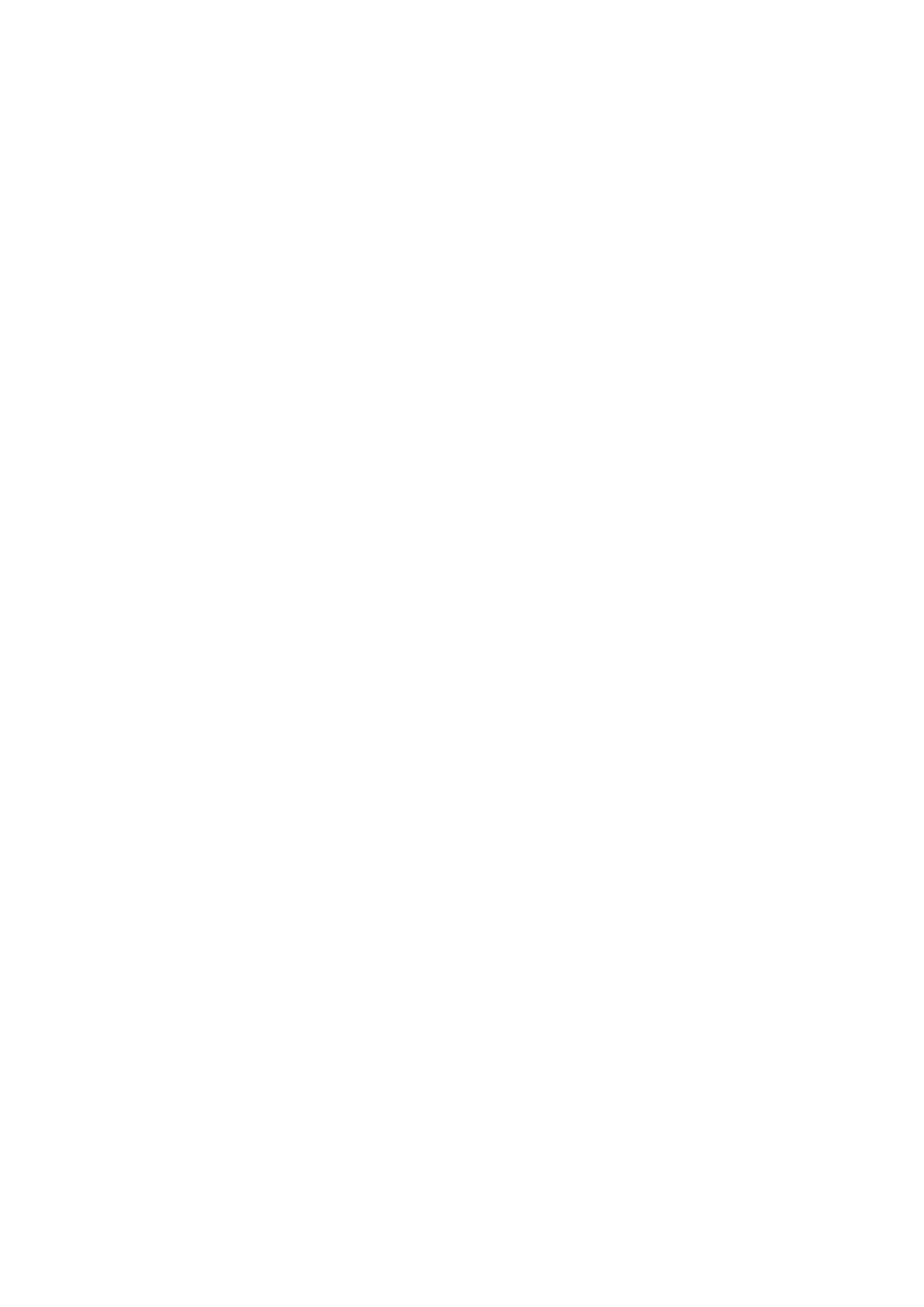### <span id="page-2-0"></span>**Contents**

| <b>Contents</b>                         | Tables & boxes<br><b>Abbreviations</b><br><b>Executive summary</b>                          | iii                                   |  |
|-----------------------------------------|---------------------------------------------------------------------------------------------|---------------------------------------|--|
| 1                                       | Insurance, resilient food systems, and ways of managing risk                                | 1                                     |  |
| 1.1                                     | Background: Placing insurance in the context of a resilient food system                     | 1                                     |  |
| 1.2                                     | Background: ways of managing risk                                                           | $\overline{\mathbf{c}}$               |  |
| 2 <sup>1</sup>                          | Insuring against risk in agriculture                                                        | $\begin{array}{c} 6 \\ 6 \end{array}$ |  |
| 2.1                                     | New forms of crop insurance                                                                 |                                       |  |
| 2.2                                     | Assessing the impacts of weather index based insurance programmes                           | 6                                     |  |
| 2.3                                     | Crop insurance - Conclusions                                                                | 11                                    |  |
| $\mathbf{3}$                            | <b>Health Insurance</b>                                                                     | 11                                    |  |
| 3.1                                     | Health insurance – the issues                                                               | 11                                    |  |
| 3.2                                     | Categories of health insurance                                                              | 12                                    |  |
| 3.3                                     | Potential advantages of SHI and CBHI                                                        | 13                                    |  |
| 3.4                                     | Evidence of impact                                                                          | 13                                    |  |
| 3.5                                     | <b>Potential difficulties with SHI and CBHI</b>                                             | 15                                    |  |
| 3.6                                     | SHI and CBHI: Policy Implications and Conclusions                                           | 16                                    |  |
| 4                                       | Crop and health insurance – areas of potential future interest for GIZ and implications for |                                       |  |
|                                         | skills of Technical Advisers                                                                | 18                                    |  |
|                                         | <b>References</b>                                                                           | 19                                    |  |
| Annex 1 Insurance delivery models       |                                                                                             |                                       |  |
|                                         | Annex 2 Social Health Insurance and Community-based Health Insurance - Policy               |                                       |  |
| recommendations from a World Bank study |                                                                                             |                                       |  |
|                                         | Annex 3 The scope of micro-insurance and the focus of this paper                            |                                       |  |

### <span id="page-2-1"></span>**Tables & boxes**

#### **Tables**

| Table 1: Crop and health insurance in relation to resilient food systems<br>Table 2: Matrix of social risk management (examples)<br>Table 3: Managing shocks and stresses in domestic and production-related spheres | 2<br>4<br>5 |
|----------------------------------------------------------------------------------------------------------------------------------------------------------------------------------------------------------------------|-------------|
| <b>Boxes</b>                                                                                                                                                                                                         |             |
| Box 1: Insurance defined                                                                                                                                                                                             | 6           |
| Box 2: Assessing the impacts of insurance                                                                                                                                                                            | 7           |
| Box 3: PACC in Mexico – an example of quasi-insurance                                                                                                                                                                | 8           |
| Box 4: Further questions for weather index and other crop insurance                                                                                                                                                  | 10          |
| Box 5: Progress with SHI in lower middle-income countries                                                                                                                                                            | 12          |

Box 6: [The role of SHI in raising funds for health](#page-21-0) 14

<span id="page-2-2"></span>Overseas Development Institute 203 Blackfriars Road, London SE1 8NJ, UK

Disclaimer: The views presented in this paper are those of the author(s) and do not necessarily represent the views of ODI or our partners.

Tel: +44 (0)20 7922 0300 Fax: +44 (0)20 7922 0399 www.odi.org.uk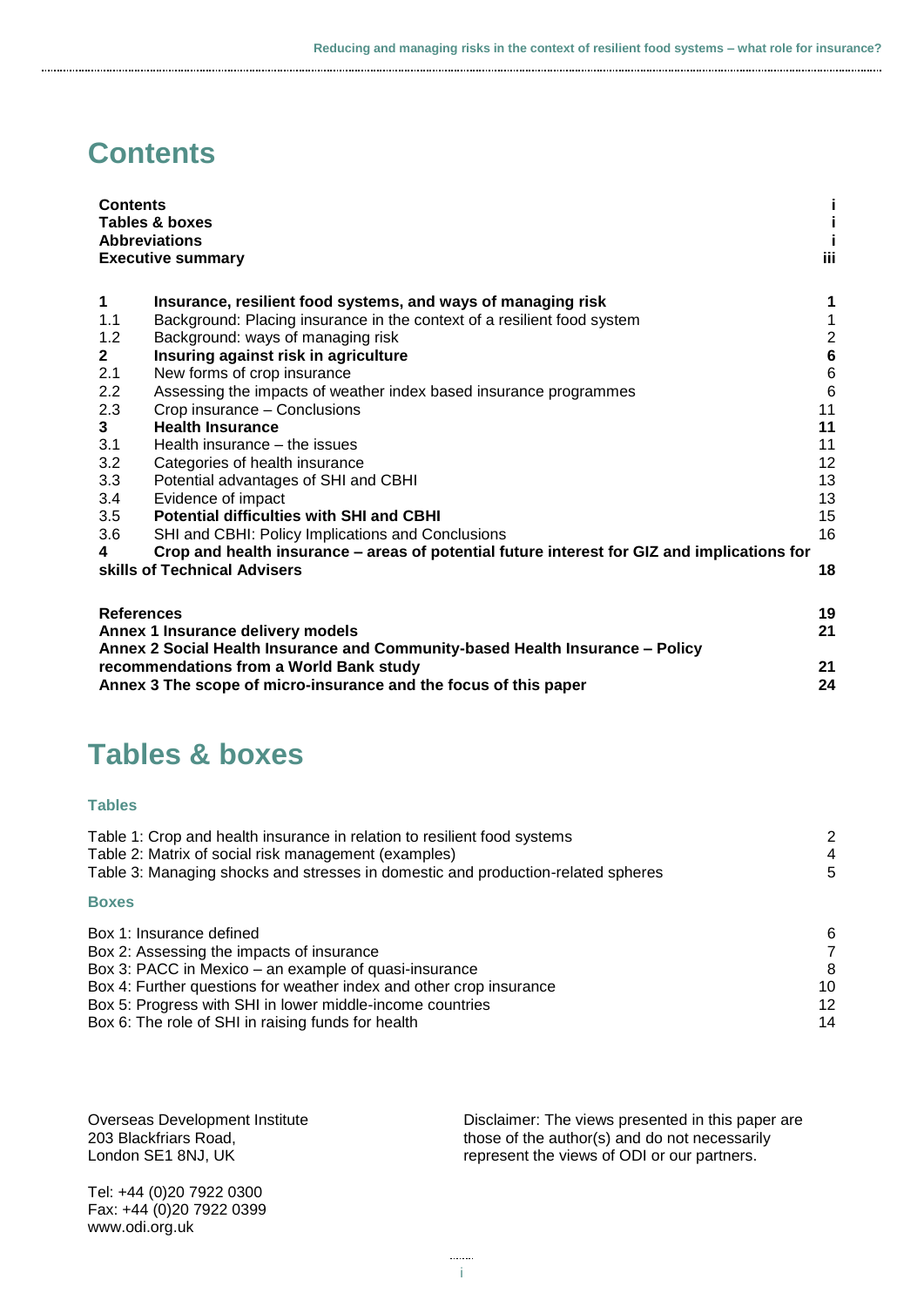## **Abbreviations**

| <b>CBHI</b>    | Community-based Health Insurance                             |
|----------------|--------------------------------------------------------------|
| <b>DFID</b>    | UK Department for International Development                  |
| <b>ICRISAT</b> | International Centre for Research into the Semi-Arid Tropics |
| <b>IFAD</b>    | International Fund for Agricultural Development              |
| <b>ILO</b>     | International Labour Organisation                            |
| MoH            | Ministry of Health                                           |
| <b>NGO</b>     | Non-Governmental Organisation                                |
| <b>OECD</b>    | Organisation for Economic Cooperation and Development        |
| <b>PACC</b>    | Programa de Atencion a Contingencias Climatologicas          |
| <b>SHI</b>     | Social Health Insurance                                      |
| <b>WFP</b>     | World Food Programme                                         |
| <b>WHO</b>     | World Health Organisation                                    |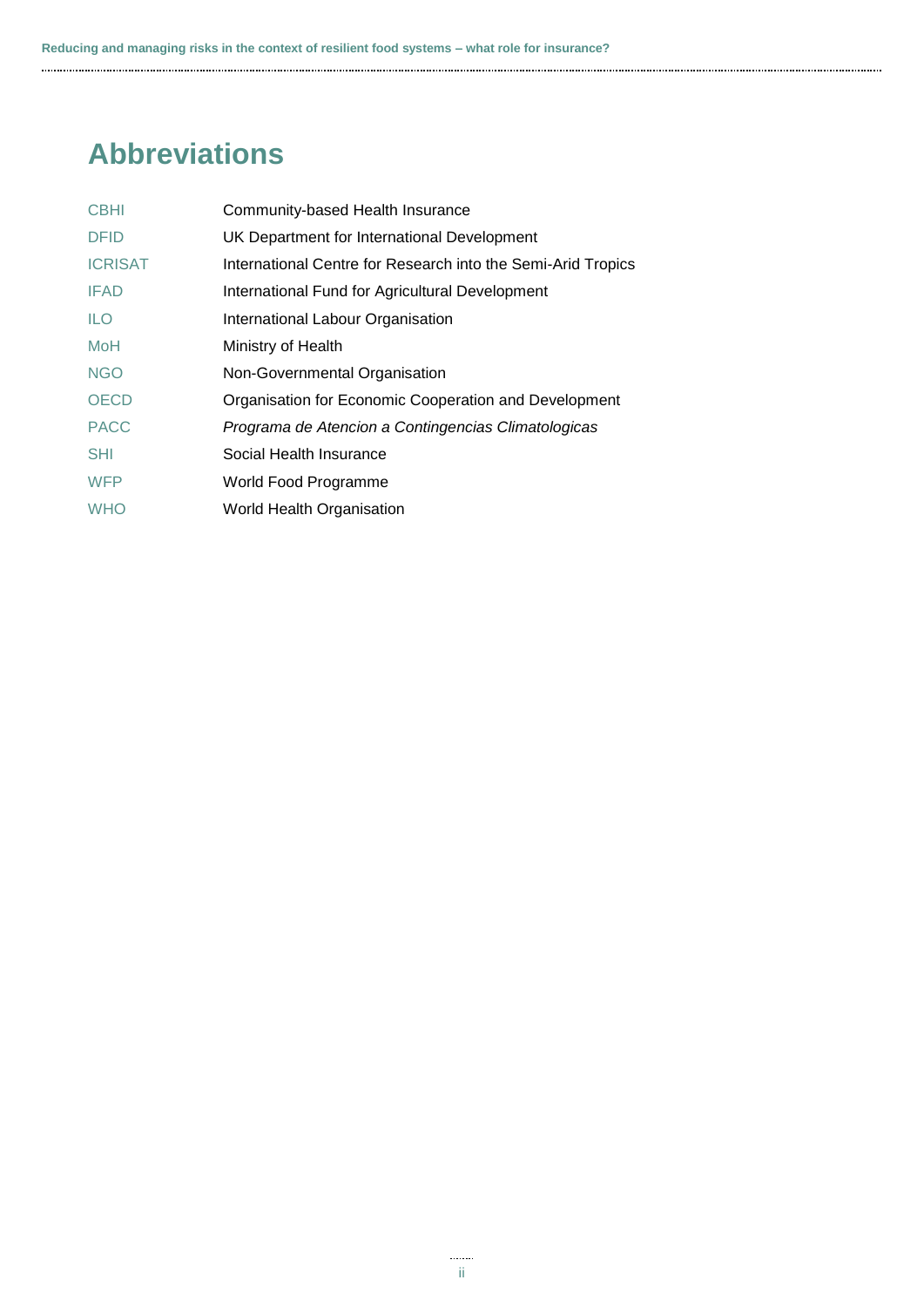### <span id="page-4-0"></span>**Executive summary**

This paper assesses whether and how insurance can support resilient food systems. It examines the evidence first, in relation to crop insurance, and secondly in relation to social health insurance (SHI) and community-based health insurance (CBHI).

#### *Crop insurance*

In terms of making food systems more resilient, crop insurance can potentially affect *food availability* by reducing the perceived risk of new technologies and so helping farmers to move from low-risk, low return to higher productivity options. It can also release resources (usually cash) being held to help households cope in case of an adverse event, and help to free them from reliance on landlords or on other traditional reciprocal relations. In these ways, insurance can help farmers to focus more resources on farming and/or take up higher productivity options. Its potential is greatest in high-input crops, i.e. where risk would normally be highest, and when sold as part of an input package. In the same ways, it can influence food *availability* by generating more marketed surplus. Any downward pressure on prices resulting from increased production will make food more *accessible*. However, *access* for those not insured may be reduced if insurance displaces traditional sharing mechanisms. Crop insurance is unlikely to impact one way or the other on the *utilisation* of food.

Agricultural production faces a high number of risks, including pests and diseases, market fluctuations and adverse weather. When potentially adverse events such as these actually happen, they cause losses to farmers and others. However, the *perception* of high risk can also exert negative influences by discouraging farmers from adopting new technologies and so slowing overall productivity growth.

A large number of mechanisms exist, many of them traditional, to reduce the risk of a loss, or to mitigate its impact. These include the selection of low-risk (but often low reward) farming systems; permanent or semipermanent migration; other forms of multi-locational livelihoods; setting aside funds "just in case" of adverse events; reducing household expenditure; borrowing money, labour or assets within or beyond the household; drawing down or borrowing from village grain banks; using warehouse receipts; relying on governmentfunded safety nets, either in cash or kind; and selling one or more assets in times of hardship. One problem with these mechanisms is that they may function adequately where risks are idiosyncratic, such as the loss of a single cow, but not when they are covariate, such as wide-scale crop losses attributable to e.g. drought.

Efforts to identify how (especially covariate) risks can best be reduced and compensated for have had to look beyond conventional insurance for crops and livestock, since the costs of collecting premiums, and of assessing losses, have proven excessive, and it has been difficult to establish a relationship of trust between insurer and insured. Concepts of weather index-based insurance have been refined and piloted to overcome these problems, and much rhetoric has been generated on its prospects. This type of insurance is based on the correlation between records of a particular event (usually rainfall) and crop yields. This allows an index to be constructed so that divergences from normal patterns of the event in a given year trigger one or more compensation payments. More broadly, risks can be re-insured internationally so reducing the potential impact of covariate risk on any particular country. Similar indices based on vegetative cover are being piloted for livestock insurance. Index insurance of this kind can be taken out not just by farmers but by any having a commercial interest in the crop(s) being grown, such as input suppliers, those involved in marketing, processing and storage, and even government whose revenues might be affected in the event of a loss. One difficulty with the large-scale engagement of such organisations is that, in some cases, they effectively pay the full premium, the farmer paying nothing at all. In what follows, we term this "quasi-insurance" – i.e. it is not a full form of farmer insurance since decisions and premium payments are taken out of the hands of farmers.

Experience with index-based insurance in the North, and from pilots conducted in Latin America, India and elsewhere, have led to claims regarding the potential of index-based insurance which appear excessively optimistic. This is because:

- Much of the early experience has been obtained from pilots subsidised in one way or another;
- Weather recording stations are sparsely distributed, so that localised weather patterns may differ substantially from those recorded, causing losses which are not compensated;
- Index-based systems are generally linked to a single crop, but mixed cropping is typical among smallholders, so that only one of their several crops is likely to be insured;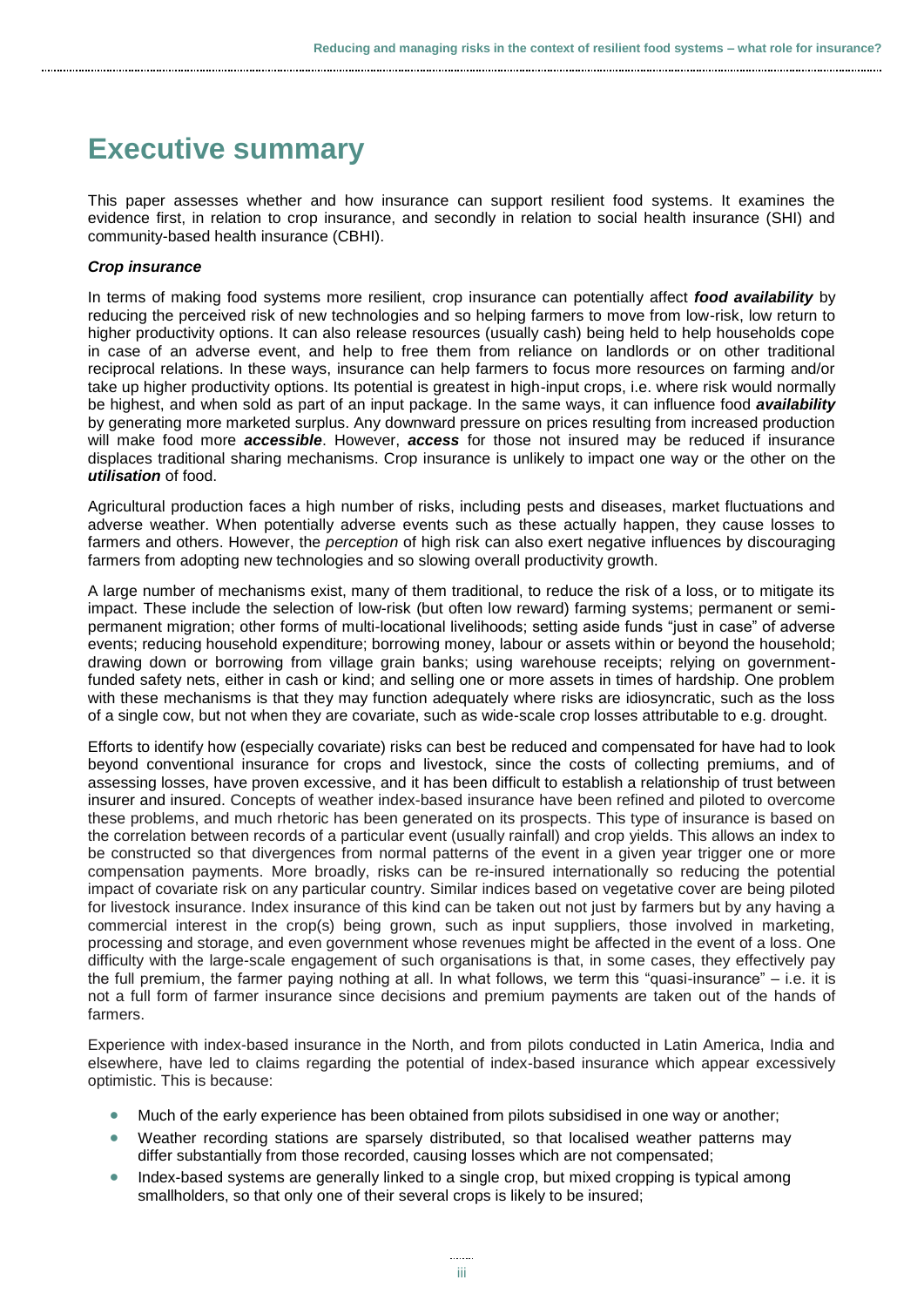- Many have difficulty in understanding why premiums need to be paid, year-in, year-out, when no claim is made, and/or why compensation is not always received when a loss is made.
- Commercial insurance companies have generally waited for government and/or NGOs to "test the water" and iron out preliminary problems.

Uptake by farmers, outside "single crop" areas, has been slow. Some of the strongest uptake has been by companies selling seed or agrochemicals, and by "contract farming" companies, as done by e.g. PepsiCo in India for its potato production. The advocates of weather index-based insurance have made recommendations to enhance the uptake of index-based insurance, such as increasing the density of weather-recording stations, funding information and education campaigns, expanding the uptake of reinsurance, and promoting legal and regulatory frameworks which are "enabling".

Assessing the prospects of index-based insurance from an entirely different angle, Binswanger-Mkhize (2012) draws on a re-analysis of the ICRISAT village studies. He finds that better-off farmers come close to being profit maximisers, and have numerous risk-reduction and coping mechanisms to fall back on. It is doubtful whether insurance could give them a better deal. By contrast, poorer farmers tend to pursue lowrisk, low profitability approaches and their productivity and livelihoods could probably be enhanced by insurance, but they cannot afford the premiums, and in any case have very diverse livelihoods, only a few elements of which could be covered by insurance. If, as it seems, these patterns are general, then there is likely to be little demand for insurance outside areas where single, high-input enterprises dominate (as e.g. in a cotton-growing belt). In such circumstances, the best approach would be to have input suppliers sell insurance as part of the input package.

The bottom line is that the costs and benefits of index-based insurance have to be assessed against existing risk-reduction and coping mechanisms, and against the protection offered by formal safety nets and public works. Wide-scale promotion of index-based insurance would be inappropriate until much more evidence on its performance and acceptability is gathered.

#### *Social health insurance (SHI) and Community based health insurance (CBHI)*

These are likely to support sustainable food systems in broader ways than crop insurance alone will. By maintaining the health of the farming population they are certainly likely to have a positive impact on the *availability* of food. In addition, they aim to reduce the disbursements of both farm and non-farm populations on health. This will leave more resources available for investment in farming (affecting *availability*) and for the purchase of food (affecting *access*). Improved health will also however improve the *utilisation* of food by e.g. reduction in the severity of diarrhoea and of intestinal parasites.

Our review of the evidence suggests that SHI and CBHI, where managed well, have achieved substantial impact. They have: increased the overall *resourcing* for health services; improved the *financial security* of clients; improved the *utilisation* of health services and through monitoring and feedback, improved the *quality of care and of services*; and have enhanced *social inclusion and empowerment.*

Both SHI and CBHI face several, quite different, challenges. SHI requires substantial political commitment over decades for full implementation. It requires re-organisation of Ministries of Health (to work more as supervisors and commissioners of health services, and less as providers). It also requires the establishment of SHI institutions capable of maintaining financial separation from general government revenue, and of setting standards for health packages. Major efforts such as these can be justified only if SHI is to reach the poorer segments of the population who will be unable to afford fee-based health services. However, most SHIs will have to start with "easier" segments of the population, namely those employed in the formal sector, then expanding to those (such as small scale farmers) who are self-employed, and to labourers employed in the informal sector. SHI systems will require regular monitoring, and capacity to take rational decisions based on the results of monitoring. Given these challenges, it is unsurprising that no low-income countries, and only a handful of lower middle-income countries, have fully committed to SHI.

With CBHI, many of the costs of including poorer segments of the population, such as semi-subsistence farmers and labourers, are met by NGOs. Where these are already members of NGO programmes such as micro-savings or credit, it is relatively easy to add their details to a CBHI register. Two major challenges face CBHI: one is that they generally operate on a small scale, and so are financially vulnerable, since a small number of costly cases can bankrupt them. There are therefore compelling arguments for (a) amalgamating certain dimensions of their finances (without necessarily destroying their individual identity) so as to spread risks, and (b) arranging re-insurance of their risks. A second challenge is that there may be limited learning across CBHIs, and registration with central government, plus the acceptance of certain guidelines, may be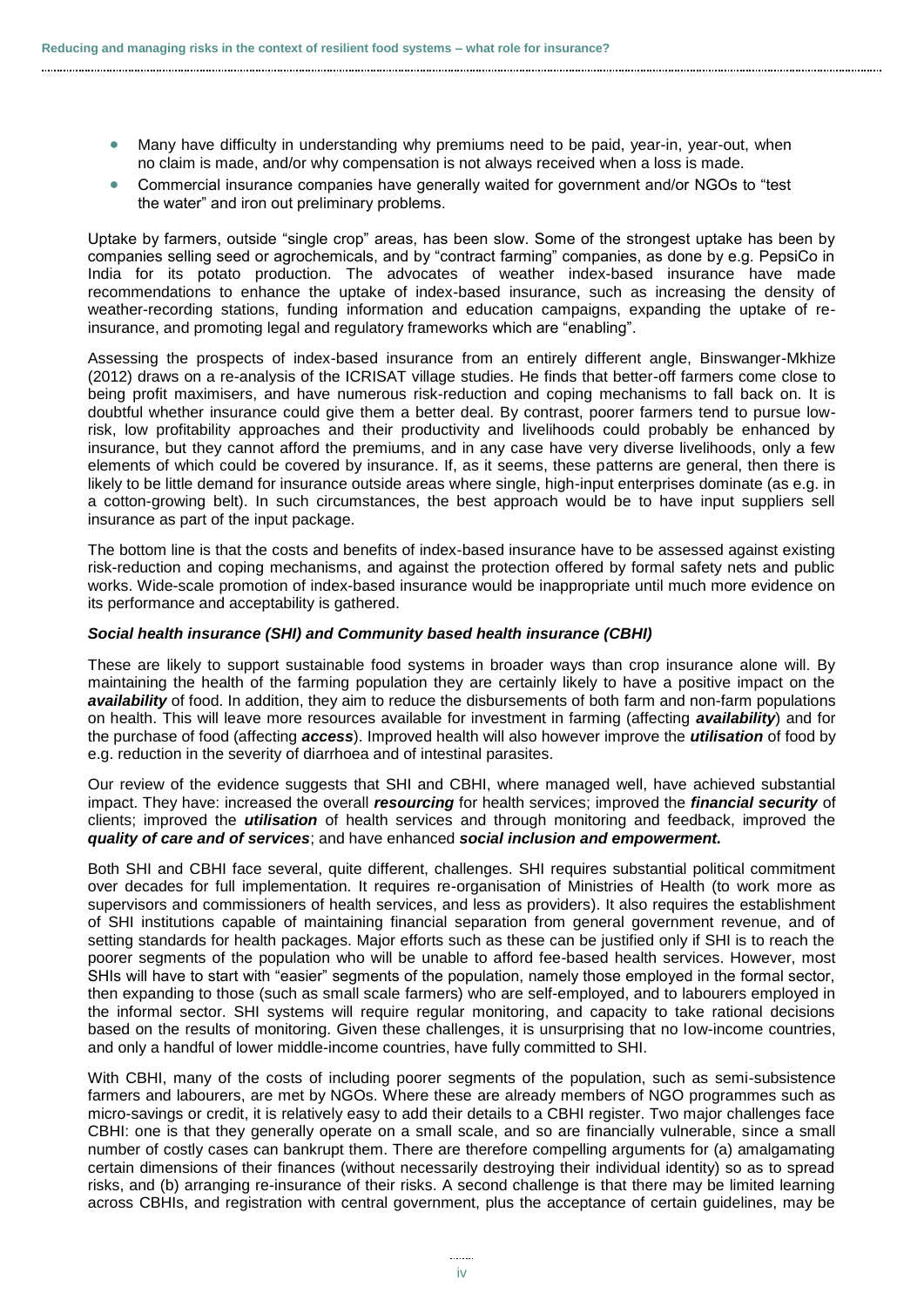necessary to ensure that they do not fail at the expense of their clients. Where a SHI is being developed in the same country, then such guidelines can be geared towards eventual incorporation of the CBHI groups into the SHI.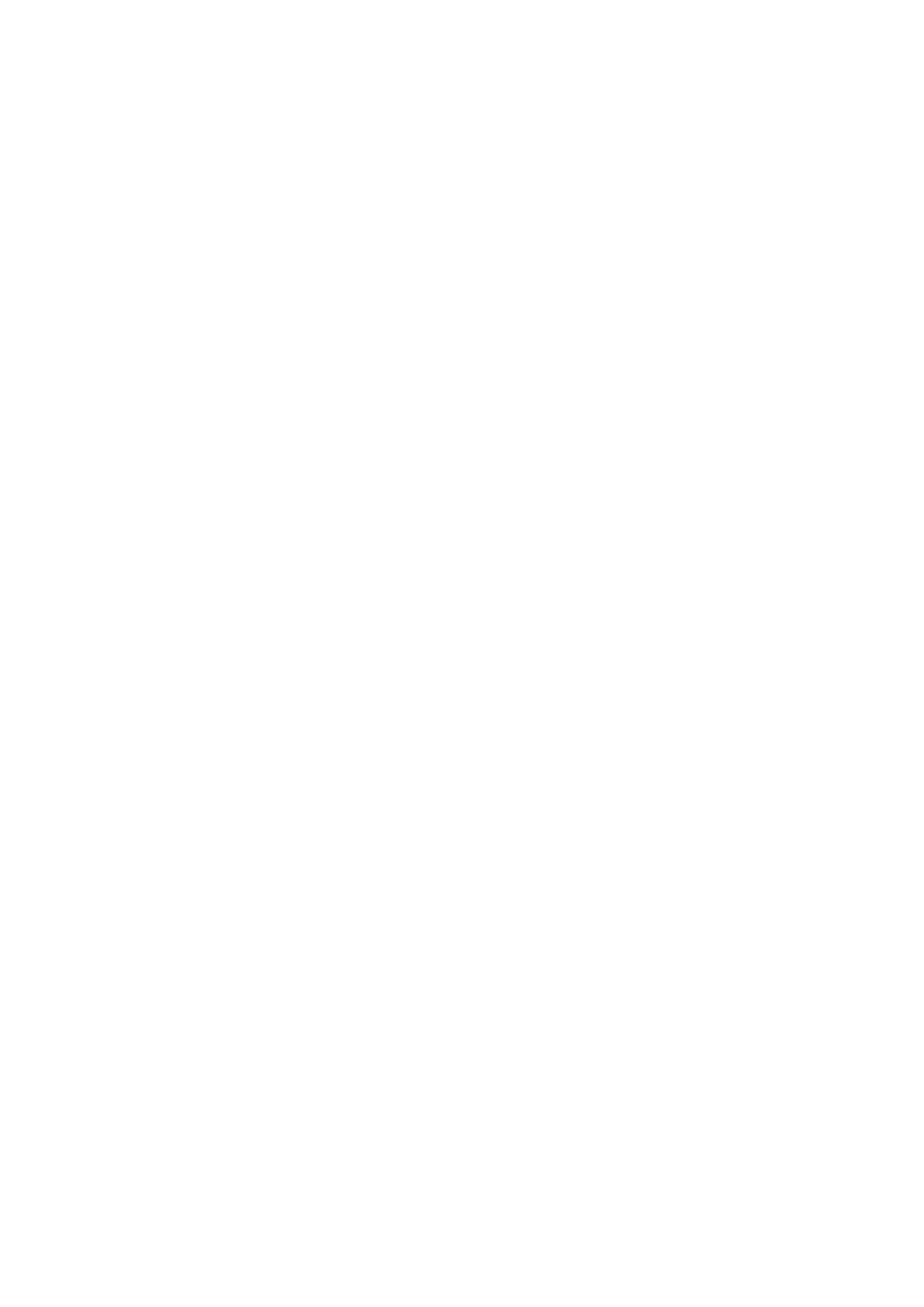## <span id="page-8-0"></span>**1 Insurance, resilient food systems, and ways of managing risk**

### <span id="page-8-1"></span>1.1 Background: Placing insurance in the context of a resilient food system

This paper assesses whether and how insurance can support resilient food systems. There are numerous types of insurance designed to cover all sorts of different risks but these paper focuses on two specific areas: crop insurance and social and community-based health insurance. This is done to capture a) the important and very direct links between risks in agriculture and the resilience of food systems and b) in order to learn from GIZ's strong experience in social health insurance (SHI) and community-based health insurance (CBHI).

Food systems are made more robust when improvements are made in the availability of food, people's access to it, and their utilisation of it. More specifically, *availability* is specified in terms of both production and what can be acquired through markets, whether national or international; *access* includes the ability purchase food, but also to obtain it as part of informal (e.g. within-household) or formal (e.g. food aid or regular food transfers) entitlements; and the improved *utilisation* of food depends on improvements in diet, but also on improved nutritional knowledge, good sanitation and the reduction of ailments such as intestinal parasites.

The purpose of this paper is to identify how and how far insurance can contribute to more resilient food systems. It acknowledges that people have long had their own *informal* means of managing risk or compensating for losses. It also acknowledges that insurance is only one of several *formal* means of social protection that might be available – others including social transfers and public works, for instance. This section of the paper is divided into two parts: the first asks how insurance relates conceptually to the three dimensions of resilient food systems outlined above; the second identifies how and how far insurance can reduce the vulnerability of poor households to losses, and what its role might be in relation to formal and informal types of social protection.

Food systems are made more resilient when improvements are made in the availability of, access to and utilisation of food. Table 1 sets out how insurance can influence the main dimensions of a resilient food system.

Different forms of insurance can have potentially positive impacts at different points in this sequence. For instance, where health insurance is effective, it can improve individuals' capacity to absorb and utilise food.

Agriculture-related insurance, where effective, can influence primarily the *availability* of food. This can be via several mechanisms: one is to release for investment in agriculture some of the strategic funds that households might otherwise build up. A second is, by reducing the perceived risk of new technology, to speed its adoption and therefore promote increased productivity in agriculture. A third effect, though more tenuous, may be to slow or reverse the "risk spreading" diversification of livelihoods, bringing more resources back into farming. The wider adoption of weather index types of insurance by e.g. traders or storage agencies can improve food availability by improving the efficiency of markets. Providing that claims are settled promptly, any fluctuation in local food prices resulting from e.g. drought is likely to be proportionally less than the reduction in yields, and funds will be available among marketing and storage agencies to bring in basic foods from outside the affected areas.

In the same way, compensation paid by insurers to producers as a result of an adverse event will (again, providing it is paid promptly) provide them with the funds to spend on buying in the food which they have been unable to produce.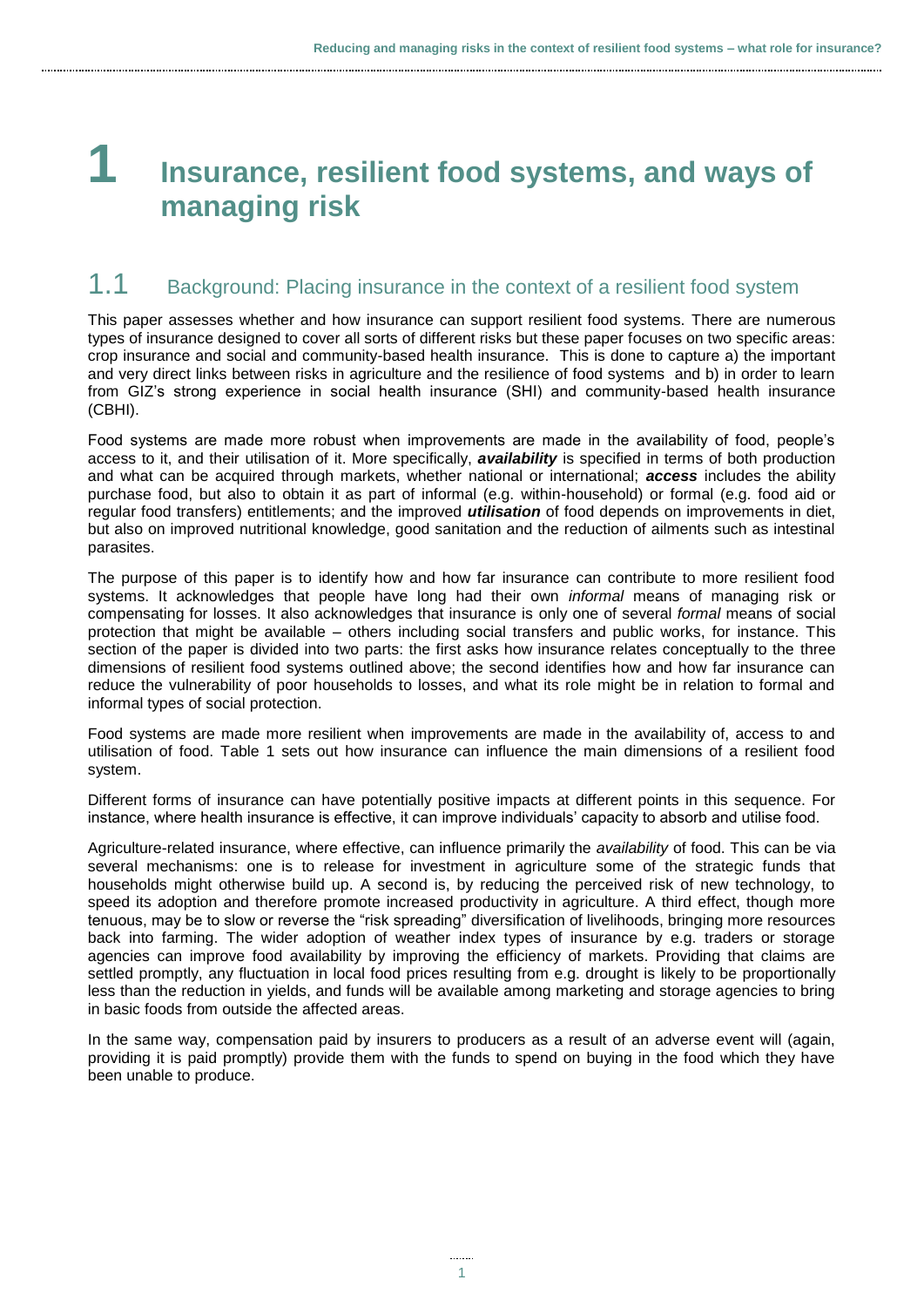### <span id="page-9-1"></span>Table 1: **Crop and health insurance in relation to resilient food systems**

| <b>Components of a resilient food system</b>         | <b>Potential influence of insurance</b>                                                                                                                                                                                                                                                                                                                                                                                                                                                                                                                                                                                                                     |  |  |
|------------------------------------------------------|-------------------------------------------------------------------------------------------------------------------------------------------------------------------------------------------------------------------------------------------------------------------------------------------------------------------------------------------------------------------------------------------------------------------------------------------------------------------------------------------------------------------------------------------------------------------------------------------------------------------------------------------------------------|--|--|
| Availability of food:<br>Production and productivity | By releasing "strategic funds" for investment in agriculture, and reducing the perceived<br>risk of new technologies, crop insurance may make more profitable those crops<br>requiring high levels of input, and/or grown on a contract farming basis. These are<br>likely to include crops for industrial or export purposes, but may also include widely<br>consumed crops such as chillies, and possibly those staples grown by semi-<br>commercial farmers (some rice and wheat).<br>SHI and CBHI are likely to improve the health of the farming population and to reduce<br>(or compensate for) outgoings on healthcare, and so enhance productivity. |  |  |
| <b>Markets</b>                                       | Crop insurance may generate a higher marketed surplus; if index-based insurance is<br>taken out by those in the marketing and storage chain, it may increase the efficiency of<br>marketing                                                                                                                                                                                                                                                                                                                                                                                                                                                                 |  |  |
| Access to food:<br>Entitlements                      | Informal entitlements (e.g. within the household) may be reduced if insurance displaces<br>informal risk-sharing mechanisms; on the other hand, increased productivity may<br>increase the food available to meet entitlements                                                                                                                                                                                                                                                                                                                                                                                                                              |  |  |
| Access via the market                                | Higher marketed surplus of certain crops may reduce their prices and so make them<br>more accessible; if index-based insurance is taken out by those in the marketing and<br>storage chain, it may increase the efficiency of marketing                                                                                                                                                                                                                                                                                                                                                                                                                     |  |  |
| Utilisation of food:<br><b>Broadened diet</b>        | Crop insurance is unlikely to affect the production of high protein crops (lentils, pulses,<br>vegetables etc) grown on a semi-subsistence basis                                                                                                                                                                                                                                                                                                                                                                                                                                                                                                            |  |  |
| Improved sanitation                                  | Crop insurance is not likely to have an impact on sanitation, but increased awareness<br>of sanitation issues as part of health insurance campaigns may do so                                                                                                                                                                                                                                                                                                                                                                                                                                                                                               |  |  |
| Health in relation to<br>absorption of food          | Again, the impacts are likely to be via the improved health resulting from health<br>insurance, and not via crop insurance.                                                                                                                                                                                                                                                                                                                                                                                                                                                                                                                                 |  |  |

### <span id="page-9-0"></span>1.2 Background: ways of managing risk

Traditional methods of managing risk, and coping with the outcomes of adverse events (termed "selfinsurance" by e.g. Binswanger-Mkhize, 2012) have long existed. However, in some cases they are high-cost, and many offer incomplete coverage. The question is therefore whether insurance can perform better in terms of costs and/or coverage, without excessively reducing the ancillary benefits such as social cohesion that traditional methods bring.

To economists, *risk* is the likelihood of occurrence of an adverse event (such as crop failure), multiplied by some measure of the gravity of the event. "Likelihood" implies that there are some data on historical occurrence which can be projected forward and so form an *actuarial* basis for insurance parameters such as the premiums payable. Other types of adverse event (such as political disruption) fall more into the realm of uncertainty than of risk, and these tend to be uninsurable since the likelihood of future occurrence cannot be estimated.

Risk can be managed in two stages: most households take *ex-ante* measures either to reduce the levels of risk they face, or mitigate its potential impact. Examples are provided in Table 2 of the Synthesis Paper prepared for GIZ as part of this series (Slater et al, 2013). Many also work out how they can best cope *expost* with the impact of adverse events once they have occurred. Many types of adverse event occur in the form of "shocks" such as crop failure, and are external to the household. However, other types of shock (such as sudden illness) are internal to the household. They can be insured against in the same way as external events. Some events, both internal (such as weddings or old age) or external (such as long-term soil depletion) are better viewed as stresses since they do not have the "sudden onset" characteristics of shocks. With the exception of health<sup>1</sup>, these cannot be insured against in the strict sense of the term, but other financial measures can be taken to mitigate them, such as savings schemes, or pensions. Any discussion of

 $1$  It is worth noting that health insurance provides for improved access to medicines or health-related services, by contrast with other forms of insurance which provide compensation for an adverse event.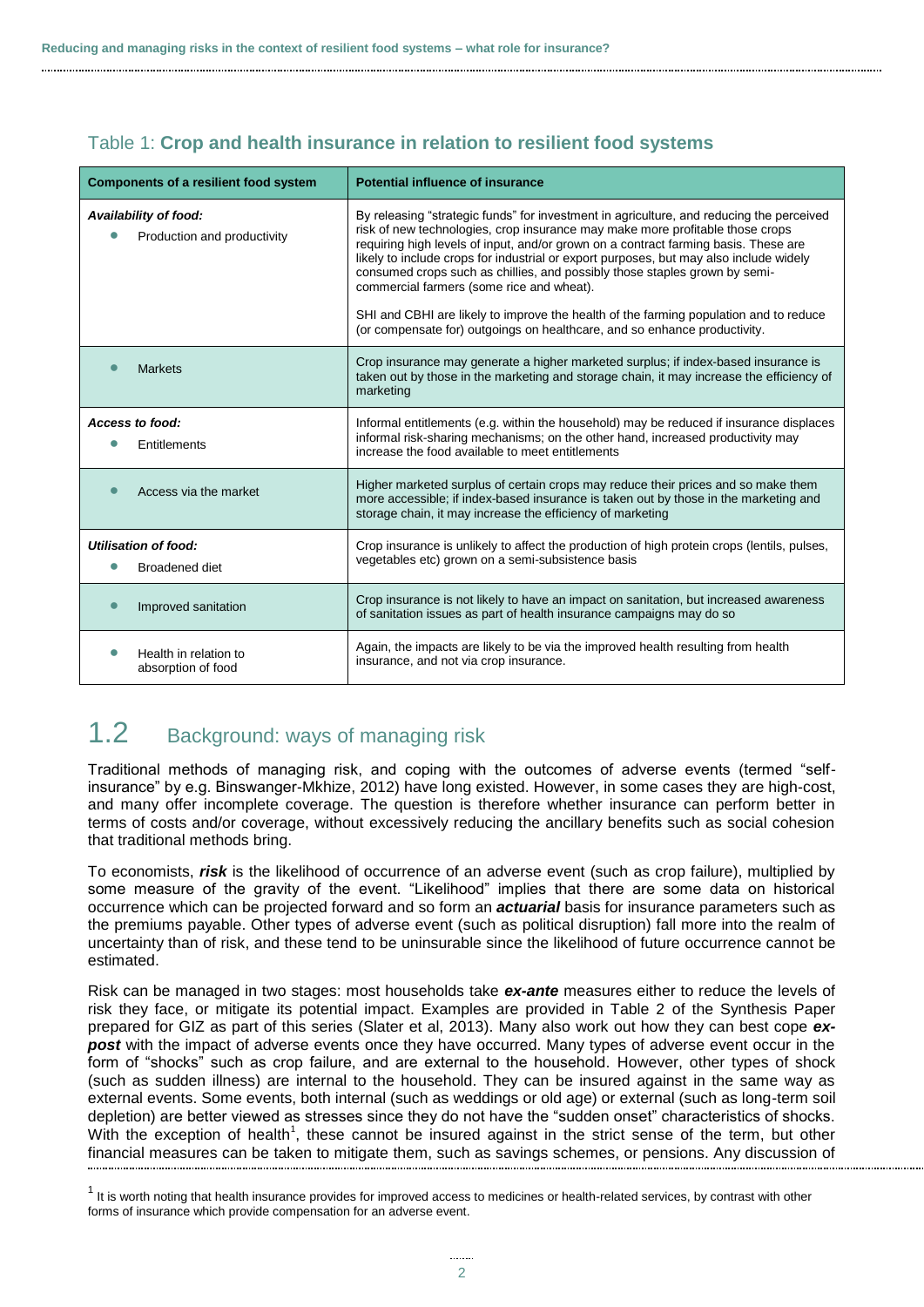shocks and stresses in relation to productive sectors, such as agriculture, cannot ignore other types of shock or stress such as those internal to the household, since financial and other resources (such as labour) flow from one context to the other. For example, in order to meet a domestic crisis such as illness, an agricultural asset, such as livestock, may have to be sold, or part of a land holding mortgaged in order to obtain a loan.

Risk can be classified in various ways. It can be *idiosyncratic* (such as when one farmer's cow dies) or *covariate* (large areas affected by one phenomenon such as drought); it can be acute (such as an epidemic) or chronic (such as the degeneration of resource productivity under increasing population pressure).

*Vulnerability* is the extent to which individuals or households are exposed to risk, and the extent to which they might be harmed by an adverse event. Vulnerability is associated with e.g. low asset status, low and variable income, disadvantageous location, a high proportion of dependents in household composition, and/or weak social networks<sup>2</sup>. There are important gender differences: certain types of shock or stress (usually, occupation-related) threaten men more than women, but others (such as caring for the sick or elderly) impact more on women. Women and children (in S. Asia, typically girl children) are known to suffer more from reduced food consumption in times of crisis. There is potentially a vicious cycle here: households that have been affected by an adverse event are likely to be more vulnerable next time round. Vulnerability is also influenced by location (e.g. in relation to flooding regimes), by the ownership of assets, and by access to resources (e.g. water, trees, pasture) which are not individually owned. There are also temporal dimensions to vulnerability. It can vary seasonally – a household will be affected more by sudden expenditure (e.g. for a funeral) *before* the harvest than *after* it.

Table 2 provides examples of risk reduction, mitigation and coping strategies at formal and informal levels. Insurance is clearly in the "mitigation" category – in other words, it reduces the potential impact of an adverse event. The more households and individuals can put into place formal and informal strategies of these kinds, the more *resilient*<sup>3</sup> they are to risks and adverse events.

High levels of expected or actual shocks and stresses can impact in several ways. For instance:

- Shocks and stresses impacting on individual farm enterprises can cause them to fail, resulting in indebtedness, loss of productive assets and reduced income for present and future generations.
- Domestic shocks and stresses can likewise drive households and individuals into greater poverty and at the same time impact on entrepreneurship by causing funds to switch out of enterprise in order to meet the domestic crisis. This "fungibility" of funds means that domestic and entrepreneurial shocks and stresses have to be treated simultaneously. Poorer households, and women, children and the elderly within them, tend to be the most vulnerable and have access to fewer instruments to respond to shocks and stresses.
- For medium- and longer-term livelihood options, *expectations* of high entrepreneurial risk can discourage poor households from taking up new activities, often keeping them in lowproductivity, and low-return but fairly secure livelihood activities, and/or encouraging the buildup of strategic ("just-in-case") savings, which can deprive productive sectors of investment. An important question for new approaches such as insurance is whether they reduce the need for risk-mitigating strategies of this kind, or for setting aside resources "just in case" of an adverse event.

Measures to reduce vulnerability and strengthen resilience in the face of risk, and in the context of shocks and stresses more generally, can be rooted in both livelihood *promotion* and livelihood *protection*, and Table 2 contains examples of both. For instance, on the *promotion* side, agricultural research strategies concerned purely with raising incomes through increased per hectare crop yields are likely to require additional inputs of fertilizer and other agrochemicals, which exposes farmers to higher risk in the event of crop failure. A moderated strategy which sacrifices some growth in crop yield for greater stability (through e.g. drought tolerance, and resistance to pests and diseases) is likely to be less risky by both increasing incomes and reducing their variance. Technology improvement in this way results in a superior strategy to the "safe but low productivity" options to which farmers might otherwise withdraw in the face of risk.

On the *protection* side, many of the methods used by poor households of reducing risk or coping with the impact of adverse events are not new: depending on circumstances, households might, for instance,

 $2$  Some (e.g. Zimmerman and Carter, 2003) have formalised vulnerability in terms of asset portfolios and thresholds.

<sup>&</sup>lt;sup>3</sup> Interpretations of "resilience" vary widely. For an overview, see Levine et al 2012.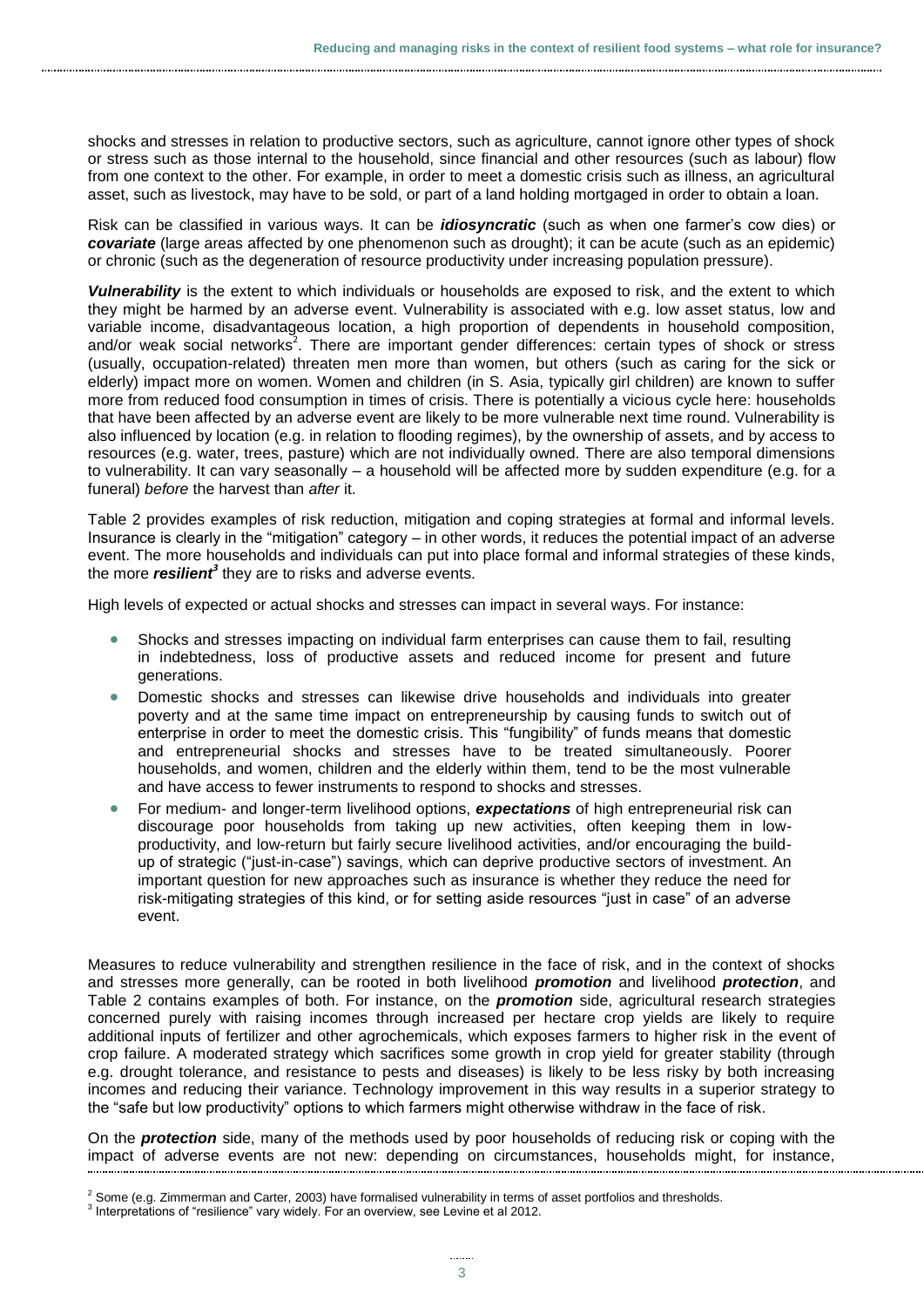diversify their sources of income; they might also set aside strategic funds "just in case" an adverse event occurs. Informal transfers within households, and extended families or communities have long existed, both to meet crises and to support those chronically unable (or only partly able) to engage in the productive economy. Within agriculture, responses include: sharecropping arrangements (which also share out risk); mixed or relay cropping; the planting of crops across the farm to take advantage of micro-climate variation such as humidity levels; or livelihood diversification within households, whether local or further afield. Sharecropping also helps to spread risk, but in some cases leads to arrangements which go well beyond an individual season. For instance, (as typically in S Asia) the landlord may not only take a share of the crop and provide part of the inputs, but may also become a "patron" who will provide credit in times of need (and thereby provide a degree of social protection) but in return demand priority access to the household's labour, the sole right to market its output, and the sole rights to provide seasonal credit. This "interlocking" of labour, product, input and credit markets is a type of market failure, and makes it extremely difficult for poor households to take up new economic opportunities of the kinds that market signals might indicate. Exchange labour arrangements can also help to share risk, grain banks allow crisis-hit households to withdraw stocks as needed, and there are voluntary mechanisms to provide funds to cover "stress" events, such as death donation societies. In addition, families can remove children from school and put them to work on the farm or in the household in response to perceptions of risk, and can temporarily reduce food consumption or sell assets to respond to the impact of adverse events. More formally, contributory pension schemes serve much of the same purpose. Formal mechanisms can be either market-based, such as insurance against a range of risks, or publicly-mandated, such as social insurance, transfer payments of various kinds, and public works, all with varying combinations of public or private implementation. Table 3 provides examples of the types of response relevant to different types of shock and stress in both domestic and production spheres. Annex 3 locates this paper in the wider context of microinsurance.

What makes these state-sponsored measures to manage shocks and stresses new is that they represent a public commitment to reduce risk and vulnerability, different from the social sectors (such as health and education). They also differ from social welfare programmes, since they are concerned at least in part with the interface between protective measures and engagement by the poor in productive, growth-oriented processes. With this comes a growing awareness of the scope for generating complementarities (or, at least, reducing inconsistencies) between policies designed to protect livelihoods and those designed to promote them. A novel intervention which successfully bridges livelihood protection and promotion is found in the DFID-supported Bangladesh Chars Livelihoods Programme. Households receive a cow as a centrepiece of livelihood support. To reduce the risk of having to sell such a large asset in order to meet what might be only minor shocks and stresses, they are also provided with a small monthly stipend over the first two years of the cow's life, i.e. before it starts to generate income streams in the form of calves and milk.

Drawing together the above threads of argument, it is clear that insurance, whether in domestic or productive spheres is only one of a wide range of options rooted in (a) traditional types of support within or across households, or within communities more widely, or (b) in social policy more widely, or (c) in sectoral (here, agricultural) or wider national policy, for reducing or mitigating risk, or coping with shocks and stresses once they have occurred. Keeping this perspective in mind, in the following sections we examine the opportunities and constraints for pursuing insurance-based options. Our focus is, first, on crop insurance, and then on insurance in the health sector.

| Arrangements/<br><b>Strategies</b>        | Informal/personal                                                                                        | <b>Formal/financial</b><br>market-based                                    | Formal/publicly-<br>mandated/provided                                                                              |
|-------------------------------------------|----------------------------------------------------------------------------------------------------------|----------------------------------------------------------------------------|--------------------------------------------------------------------------------------------------------------------|
| Risk reduction or<br>mitigation (ex ante) |                                                                                                          |                                                                            |                                                                                                                    |
| Portfolio                                 | Less risky production<br>Migration<br>Multiple jobs;<br>Investment in human, physical<br>and real assets | Investment in multiple<br>financial assets                                 | Labour standards<br>Labour market policies<br>Disability policies<br>Multi-pillar pension systems;<br>Social funds |
| Insurance                                 | Marriage/family;<br>Community arrangements;<br>Share tenancy;<br><b>Tied labour</b>                      | Old-age annuities<br>Disability<br>Accident<br>Crop or livestock insurance | Social insurance mandated/provided<br>for: unemployment, old age, disability,<br>sickness, widowhood etc           |

#### <span id="page-11-0"></span>Table 2: Matrix of social risk management (examples)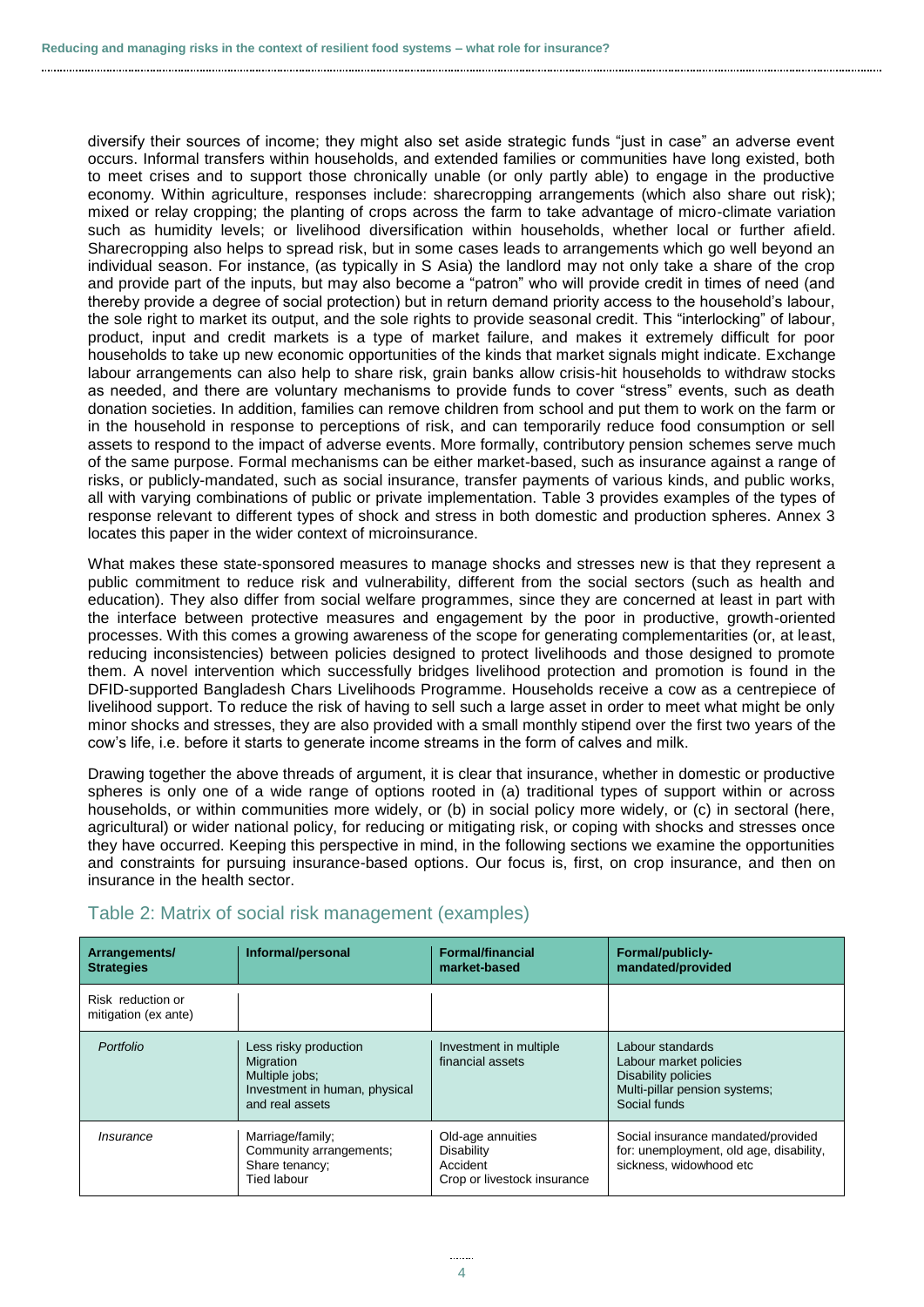| Arrangements/<br><b>Strategies</b> | Informal/personal                                                                                                                                 | <b>Formal/financial</b><br>market-based                     | Formal/publicly-<br>mandated/provided                            |
|------------------------------------|---------------------------------------------------------------------------------------------------------------------------------------------------|-------------------------------------------------------------|------------------------------------------------------------------|
| Hedging                            | Some labour contracts                                                                                                                             | Grain futures                                               |                                                                  |
| Risk coping (ex post)              | Selling of assets;<br>Borrowing locally;<br>Intra-community<br>transfers/charity;<br>Children looked after by others;<br>Sending children to work | Selling of assets;<br>Borrowing from formal<br>institutions | Transfers/social assistance;<br><b>Subsidies</b><br>Public works |

### <span id="page-12-0"></span>Table 3: **Managing shocks and stresses in domestic and production-related spheres**

| <b>Types of rural</b><br>household                        |                                 | <b>Domestic</b><br>(including health)                                                                                                                                                | <b>Production-related</b><br>(including crop insurance)                                                                                                                                                                                         |
|-----------------------------------------------------------|---------------------------------|--------------------------------------------------------------------------------------------------------------------------------------------------------------------------------------|-------------------------------------------------------------------------------------------------------------------------------------------------------------------------------------------------------------------------------------------------|
| Established<br>farmers                                    | Types of<br>shock and<br>stress | <b>Illness</b><br>Injury<br><b>Disability</b><br>Death<br>Costs of weddings and other<br>rituals                                                                                     | Wide fluctuations in prices resulting from globalisation;<br>Extreme weather events;<br>Degradation of soil, water and other NR;<br>Inadequate access to inputs, finance and output markets owing<br>in part to failed liberalisation           |
|                                                           | Types of<br>response            | Promote private sector<br>insurance schemes and<br>savings                                                                                                                           | Promote private sector input supply and marketing, and<br>insurance schemes (which may require public start-up and<br>regulatory controls); public-private partnerships to reduce<br>degradation                                                |
| Marginal farmers                                          | Types of<br>shock and<br>stress | <b>Illness</b><br>Injury<br><b>Disability</b><br>Death<br>Costs of weddings and other<br>rituals                                                                                     | Extreme weather events;<br>Degradation of soil, water and other NR;<br>Inadequate access to inputs, finance and output markets owing<br>in part to failed liberalisation;<br>Wide fluctuations in prices resulting from globalisation           |
|                                                           | Types of<br>response            | Promote micro-savings,<br>micro-credit, micro-insurance                                                                                                                              | Reduce segmentation and interlocking when promoting private<br>sector input supply and marketing. Insurance and savings<br>schemes likely to require strong public and/or community-<br>based leadership                                        |
| Labourers                                                 | Types of<br>shock and<br>stress | Illness<br>Injury<br>Disability<br>Death<br>Costs of weddings and other<br>rituals                                                                                                   | Loss of rural employment opportunities and/or reduction in real<br>wages;<br>Loss of opportunities for seasonal or permanent migration                                                                                                          |
|                                                           | Types of<br>response            | Promote micro-savings,<br>micro-credit, micro-<br>insurance;<br>Investigate possibilities of<br>occupation-linked insurance<br>and pensions                                          | Public works programmes;<br>Support for seasonal migration through improved information,<br>accommodation, education provision for children, easier<br>contact with families, easier means of making remittances etc                            |
| Those unable to<br>engage fully in<br>productive activity | Types of<br>shock and<br>stress | <b>Illness</b><br>Injury<br><b>Disability</b><br>Death<br>Costs of weddings and other<br>rituals                                                                                     | Reduction in informal intra-household transfers resulting from<br>above shocks/stresses in agriculture. Reduction in<br>opportunities for gathering fodder/fuel from commons owing to<br>NR degradation                                         |
|                                                           | Types of<br>response            | Social pensions for the<br>elderly, widows and<br>disabled; school feeding<br>programmes; promotion of<br>infant health and nutrition;<br>distribution of free or<br>subsidised food | Social pensions for the elderly, widows and disabled; school<br>feeding programmes; promotion of infant health and nutrition;<br>distribution of free of subsidised food.<br>Schemes to rehabilitate the commons and ensure equitable<br>access |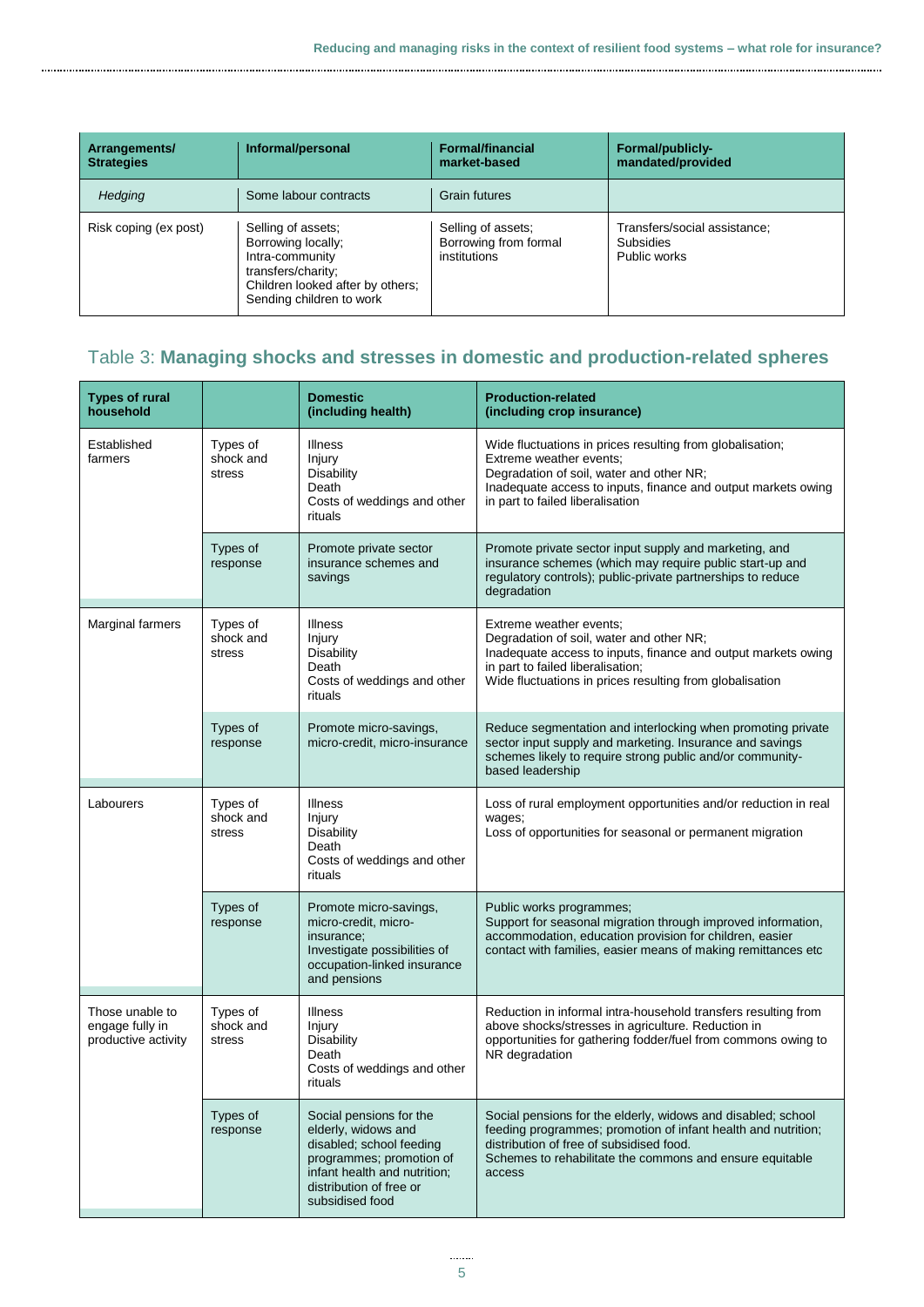## <span id="page-13-0"></span>**2 Insuring against risk in agriculture**

### <span id="page-13-1"></span>2.1 New forms of crop insurance

Risk in agriculture can manifest itself at different levels: in terms of *markets*, farmers can be subject to wide fluctuations in input and output prices; in terms of *crop production* they can suffer drought and pest or disease attack; and pests and diseases can also strike during storage. Among the most important risks are adverse natural events such as droughts, hurricanes, earthquakes and floods. Linkages with the rest of the economy mean that agricultural crises can slow down economic development, hamper poverty reduction and contribute to humanitarian crises.

The traditional methods of hedging against risk, or of responding to the impact of adverse events, which are outlined above all focus on *idiosyncratic* risk. In principle, a particular advantage of insurance lies in its potential to manage *covariate* risk. However, conventional insurance is problematic, for three main reasons: first, the administration costs of selling to a large number of farmers, and of checking claims on the ground, are high; second, persons insured can take on activity once insured that makes their exposure to risk higher than the level agreed when premiums were set (moral hazard); and, third, the persons insured can understate the degree of their exposure to risk at the time insurance is taken out (adverse selection). Box 1 sets out the principles of insurance.

In recent years, an increasing number of pilot programmes have tested a novel approach, namely *weather index-based insurance*, as a means of managing covariate risk in agriculture. These have been primarily concerned with the impacts of low rainfall, and consist of a financial product linked to a locally-determined weather index, which, in turn, correlates with local yields. Indemnifications are made according to prespecified patterns of the index, and one or more payments can be triggered by a single or by multiple thresholds. Since an index is used rather than actual yields, this reduces the costs of administration and any tendency towards moral hazard or adverse selection. In addition, because the insurance product is based on an independently verifiable index, it can also be reinsured, thus allowing insurance companies to efficiently transfer part of their risk to international markets. This is particularly important where a covariate risk (such as drought) can spread over a wide area, raising the risk of bankruptcy among regional insurers if they cannot reinsure internationally.

An important variant on this basic model is to link insurance to the cost of credit or of other inputs such as seed or agrochemicals. Payment can be made either directly to the credit or input supply companies, or via the farmers. In principle, the knowledge that they will not lose money, no matter how adverse the weather, should make such companies more willing to provide credit or inputs to small farmers. Where inputs and/or credit are provided in a "contract farming" context, the most efficient way of providing insurance is via the contracting agency – the provision of insurance to its potato growers by PepsiCo in India provides an example.

### <span id="page-13-2"></span>2.2 Assessing the impacts of weather index based insurance programmes

As argued above, the capacity to reduce risk, whether via insurance or more conventional means, can bring benefits not only in terms of short-term consumption smoothing, but also in terms of livelihood promotion (here, by engaging in more productive agriculture) for the longer term. Box 2 sets out the main issues in assessing the impact of insurance.

#### <span id="page-13-3"></span>Box 1: **Insurance defined**

Insurance is a form of risk management primarily used to hedge against the risk of a potential loss. In general terms, insurance can be defined as the equitable transfer of the risk of a loss from one entity to another, in exchange for payment. The transaction involves the insured assuming a guaranteed and known relatively small loss in the form of payment to the insurer (a premium) in exchange for the insurer's promise to compensate (indemnify) the insured in the case of a financial loss. Insurance companies will generally seek to re-insure on a wider scale the risks they have taken on. This is particularly useful in the case of covariate risk where a widespread event (e.g. drought, flooding, hurricane) may bankrupt regional insurers.

Conventionally, those designing an insurance product will first evaluate the insurability of the risks that the product is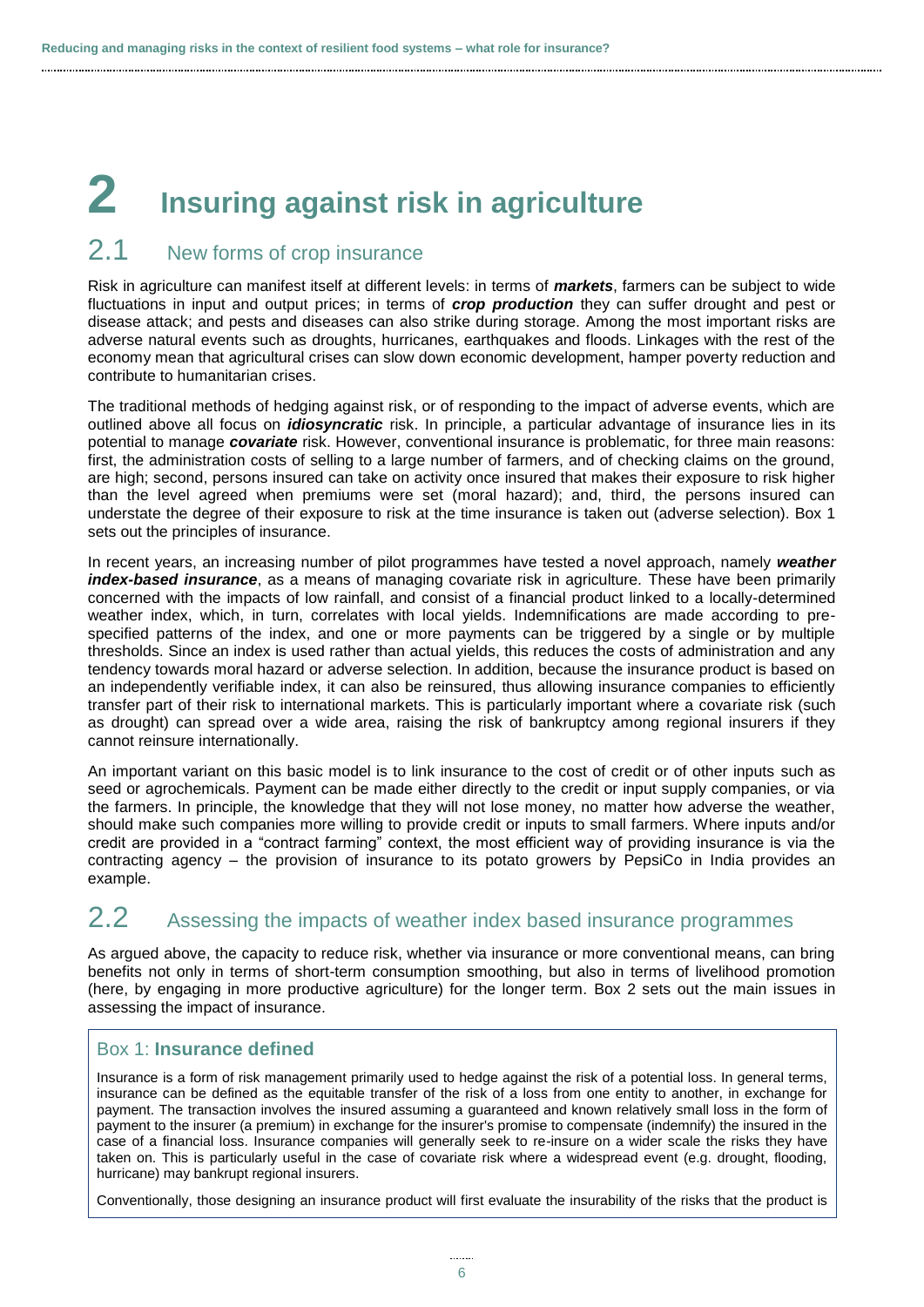intended to cover. Criteria for doing this will include (i) having a large number of similar units exposed to risk, (ii) being able to identify and measure losses and calculate the chances of their occurrence, (iii) being able to rely on information provided by potential clients – i.e. adverse selection (where potential clients understate their risk exposure to the insurer at the time of fixing premiums) is minimal, and (iv) being able to keep premiums affordable for the majority of potential clientele. In addition, there must be limited client manipulation of the insured event: levels of moral hazard (where clients engage in post-insurance activities that make their exposure to risk higher than when premiums were agreed) must be low. Insurers generally have to strike a balance between inclusion, premiums, policy coverage and financial sustainability.

Put simply, from the client's perspective, insurance has to be simple, affordable and valuable. However, even if all three qualities are in place, insurance uptake is unlikely to be universal. For instance, the uptake of health insurance in the USA is far from universal, despite the fact that insurance companies nuance their products to meet a range of needs and explain them carefully, and literacy levels among potential clients are high. It is considerably more difficult to promote insurance among e.g. rural populations in developing countries, where literacy is low and there is little familiarity with the concept of insurance.

Finally, the particular characteristics of "trust" in insurance may also help to explain limited uptake: in microcredit, money is offered first, and then lenders have to find ways of ensuring that clients repay the loan. By contrast, in insurance, clients first part with their money, and then they have to trust the insurer that they will indeed get money (or a service, such as health care) when problems arise. Lenders have to trust borrowers; while insurers have to be trusted by clients.

#### <span id="page-14-0"></span>Box 2: **Assessing the impacts of insurance**

In the simplest terms, individuals' ability to claim the insured amount in the event of an adverse event will compensate them more fully for the costs of that loss than traditional self-insurance might. Or, in the case of health insurance, in the event of illness or accident, individuals will be able to access services and materials at lower cost than if they had to pay for them directly.

Inevitably, the full picture is much more complex:

First, insurance can help to reduce or remove many of the ex-ante costs of risk management that might otherwise be incurred: with insurance, households would have to allocate less to "just-in-case" savings, thereby allowing funds to be transferred to e.g. the productive sectors; insurance also allows farmers to break out of "safe" low-productivity, lowreturn activities, and adopt higher-productivity innovations. However, the other side of the coin is that the introduction of insurance may diminish mutual support mechanisms, such as communal grain banks, and with them the social cohesion on which they are based – as life insurance can with funeral donation societies.

Second, similar arguments apply to coping mechanisms, with the additional caveat that some of the cost of these may be spread over long periods. If, for instance, insurance allows children to be taken out of school for less time in response to a shock or stress, then the negative impacts of this on their livelihood prospects will have been reduced.

Third, the scale of any shock or stress is important: insurance can deal with covariate events in ways which traditional coping mechanisms cannot. For instance, the traditional coping mechanism of selling livestock ceased to function in the severe drought in Wollo province of Ethiopia in the 1980s when the rush to sell livestock caused their prices to collapse.

Fourth, the time period over which observations are made is crucial. Observation over too short a period (during which no insured adverse event occurs) may suggest that those opting not to insure are better off than those who did, since they have not paid premiums. Similarly, having insurance may allow households to sell assets at more leisure, instead of forced sales, thereby obtaining better prices.

Overall, the main issues in assessing the impact of insurance are, first, to consider both short- and long-term impacts, and to assess them against both livelihood protection and promotion objectives. Second, impacts beyond the individual – e.g. on qualities such as social cohesion – are also potentially important and need to be considered.

A comprehensive assessment of weather index insurance is provided by the Weather Risk Management Facility of IFAD and WFP (2010), which reports on a sample of 30 crop insurance schemes implemented in 2004-09. The report recognises that it is too early for a full-scale evaluation of these, but seeks to draw some preliminary lessons. Hazell and Hess (2010) refer to the same sample. Of the 30 schemes covered, 21 were based on regional rainfall indices. These had a total insured value of US\$1billion in 2008-9, and reached 1.3 million farmers. Around 60% were in OECD countries, the remainder being in developing countries, mainly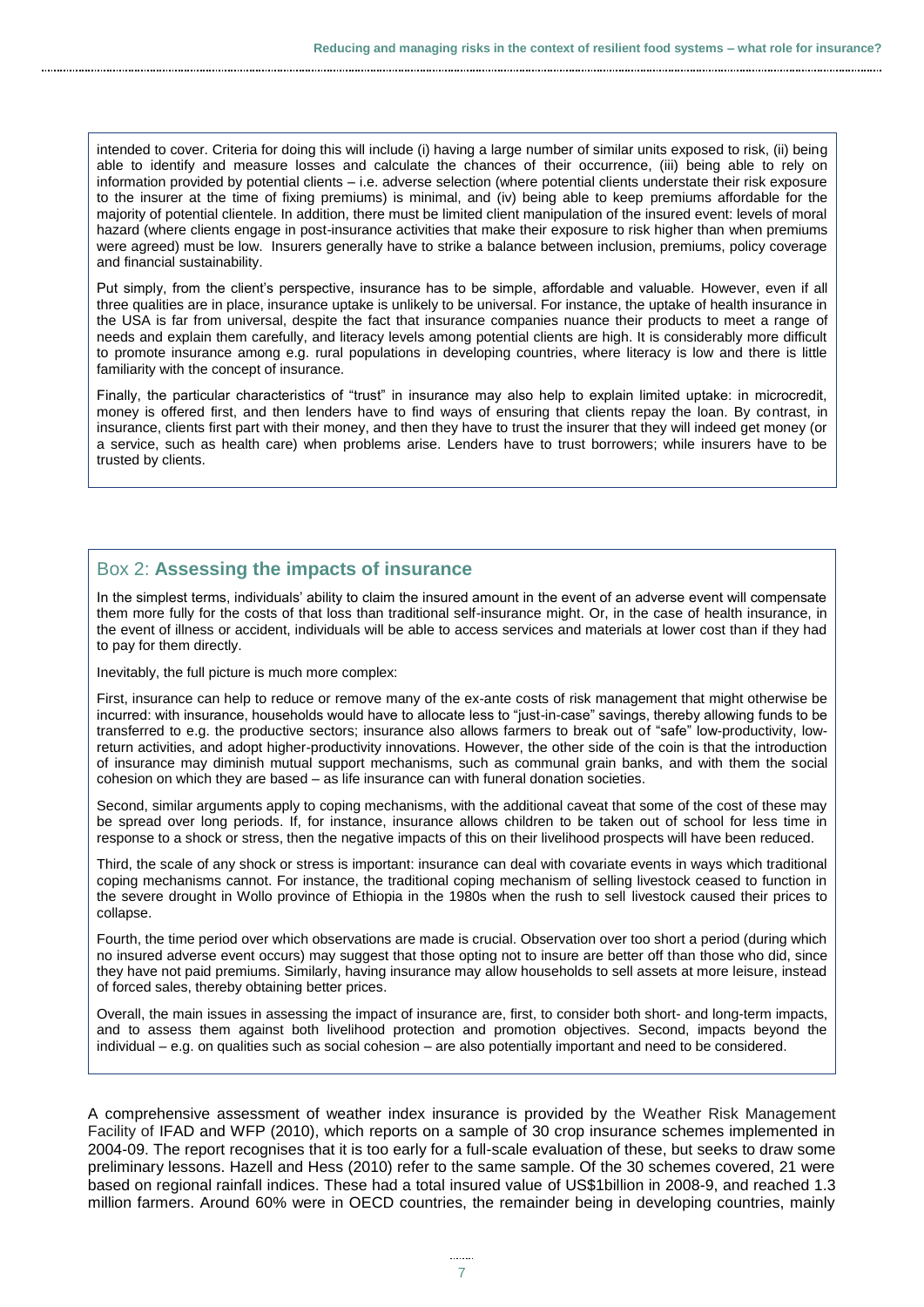India. Of the 21, 13 were tied to credit or input provision, and many were sold to the companies providing these, with only 3 of the 13 being subsidised. Seven of the remaining 8 were subsidised, suggesting that it is more difficult to sell insurance directly to farmers in ways which are not tied directly to the recovery of input costs.

Some of the schemes are better referred to as "quasi-insurance" since they do not involve the collection of premiums from farmers. Among these is PACC in Mexico, and similar schemes adapted for African countries (Box 3). Of course, quasi-insurance can spread virtually without limits, since the full costs of it are taken on by the state and/or by donors. Our focus in this paper, however, is on insurance which *does* require the payment of premiums, and this is much more difficult to implement and scale up.

#### <span id="page-15-0"></span>Box 3: **PACC in Mexico – an example of quasi-insurance**

An example of quasi-insurance is provided by the PACC (Programa de Atencion a Contingencias Climatologicas – Climate Contingencies Programme) in Mexico. First piloted in 2002, this focuses on small-scale farmers, currently covering some 800,000 households over 1.9 million hectares, with a total sum insured of US\$132 million. The scheme is based on weather indices, compensating for both drought and excess rain, and covers the main food crops of maize, beans, sorghum and barley. The Federal Government under PACC purchases the insurance (and reinsurance) and sells it on to state governments, with a subsidy of 70% - 90%, the remainder being paid by state governments. Farmers do not pay premiums, and are reported (Hazell and Hess, 2010) to be unaware that any compensation they receive comes from an insurance scheme and not from general tax revenue. They are said to reinvest around 70% of compensation back into agricultural production. Schemes operated in Ethiopia and Malawi, with financial support from the World Bank and a number of donors, have many characteristics similar to the PACC scheme.

On the positive side, index insurance can provide an additional effective, market-mediated solution to promote agricultural development. In areas particularly hard-hit by an adverse event, it can complement disaster relief efforts. Farmers are not the only ones who can take out insurance on a particular crop for a particular season. It can also be taken out by others whose economic activity is influenced by the weather, including governments, relief agencies, financial service providers, input suppliers, businesses, agricultural processors, food companies, farmers' organizations and producers' associations.

IFAD and WFP also note a number of problems, principally in relation to implementation:

- First, they note that administrative costs (principally those of "recruiting" new clients) can be high even with this type of insurance. Costs can be reduced where insurance is sold via credit or input-supply companies on behalf of farmers. They can also be reduced where "aggregators" such as farmers' organisations or NGOs are present and take on much of the cost of recruiting. Thus, an NGO, BASIX, provides inputs and (in collaboration with ICICI Lombard), index-based insurance to farmers in India which is geared to reimbursing the costs of inputs in the event of crop failure. Insurance sales reached 70,000 clients in the early years of operation, but uptake subsequently slowed: latterly only one household in 13 bought insurance in the villages covered.
- Second, the cost of premiums can put index insurance out of the reach of those who need it most. This is reflected in clients' choice of cover: where there is an option, they tend to select the lowest level of cover available.

Clarke and Dercon (2009) note a number of further problems: much microfinance (including insurance) in developing countries still relies on some combination of donor funding, hidden subsidies or cross-subsidies from other activities. They also note the low uptake of crop insurance among those eligible, even in pilot programmes. They argue that:

"At least three serious problems have to be recognised. First, given that insurance products are relatively complicated to comprehend, underinsurance is likely to remain present in any voluntary system. Second, private insurance is only possible for defined perils but many perils are difficult to specify in advance. Third, many risks are not easily quantified, and data does not exist to allow policies to be priced adequately, hindering the development of effective insurance for those risks".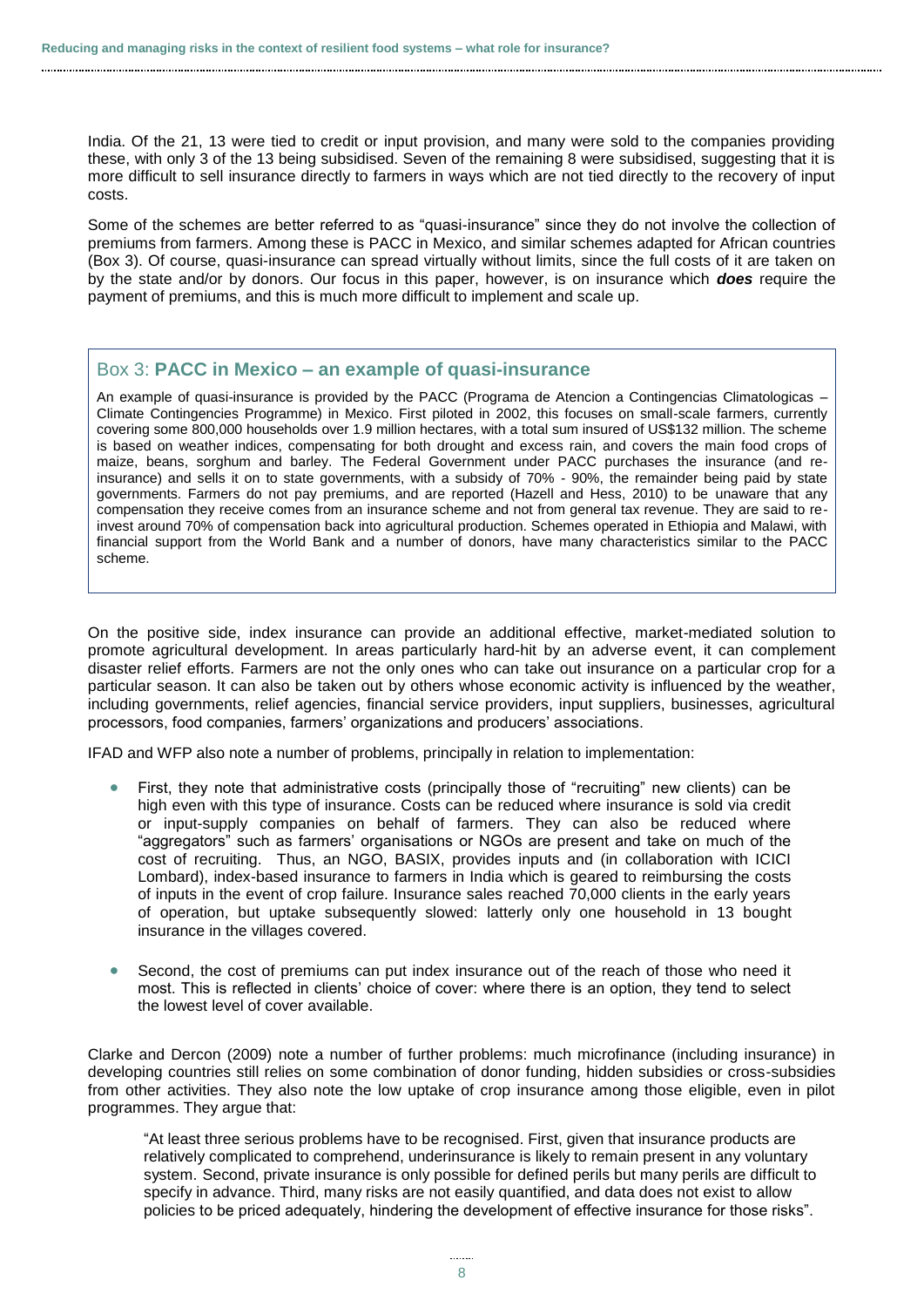An additional problem is that premiums are normally calculated according to total area sown, but this works well only where a single crop is grown. Where (as is typically the case with small farmers) the farming systems are mixed, the value of what is on the ground, and therefore the potential losses in the case of an adverse event, can vary widely across farms, though compensation will be uniform. Indeed, potential losses can vary widely where productivity levels across farms vary, even with a single crop.

ILO (2008) present earlier evidence on the impacts of insurance programmes. They note that the effects on productivity-related decisions have been limited. For instance, in the piloting of weather index insurance in Malawi, there have been short-term consumption-smoothing effects, but no increased risk-taking in the form of modern input use.

Taking a forward perspective, and always supposing that to solve the difficulties outlined above will be sufficient to give index-based insurance a place among risk management instruments, the IFAD and WFP (2010) study distilled eight principles to help index insurance reach scale and sustainability:

- Create a proposal of real value to the insured, and offer insurance as part of a wider package of services;
- Increase client awareness of index insurance products;
- Graft the sale of insurance onto existing, efficient delivery channels, engaging the private sector from the beginning;
- Build the capacity and ownership of stakeholders and their organisations involved in implementation;
- Access international risk-transfer (i.e. re-insurance) markets;
- Improve the weather recording infrastructure and quality of weather data;
- Promote enabling legal and regulatory frameworks: and
- Monitor and evaluate products to promote continuous improvement.

However, even when producers want and can afford index insurance products, insurers are not always prepared to offer them. Hitherto, the public sector, international agencies and NGOs have taken the lead in pilot efforts. Private insurers will assess the results of these pilots, but even then may not follow. Risks may prove unmanageably high, there are too few functioning weather stations in many areas, and the costs of retailing the product direct to farmers are likely to be prohibitive. The cost problem can only be surmounted where aggregators such as farmers' organizations, financial service providers and food processors are present and willing to take on a selling role.

The many hurdles indicate that important public goods need to be in place, and a facilitating role played in most areas by non-profit organizations, donors, and others, if index insurance is to be scaled up by the private sector.

Finally, questions arise about which products provide the highest impact: what is the best product for particular risks in particular circumstances? This can be related to pricing of products (e.g. low premiums with low protection compared to high premium for higher protection). Or comparing the impact of single versus composite products (for example, combining health and agriculture insurance products, or mandatory versus voluntary products).

Product comparison should not limit itself to insurance alone: when studying the impact of insurance it will be crucial to have better understanding of the impact of insurance compared with that of other complementary financial services (such as savings, consumption or emergency credit) as well as safety nets and social protection (including social security and cash transfers).

Finally, the ILO review has thrown up a number of questions relating to the design and implementation of weather index and other forms of insurance for agriculture. These are summarised in Box 4.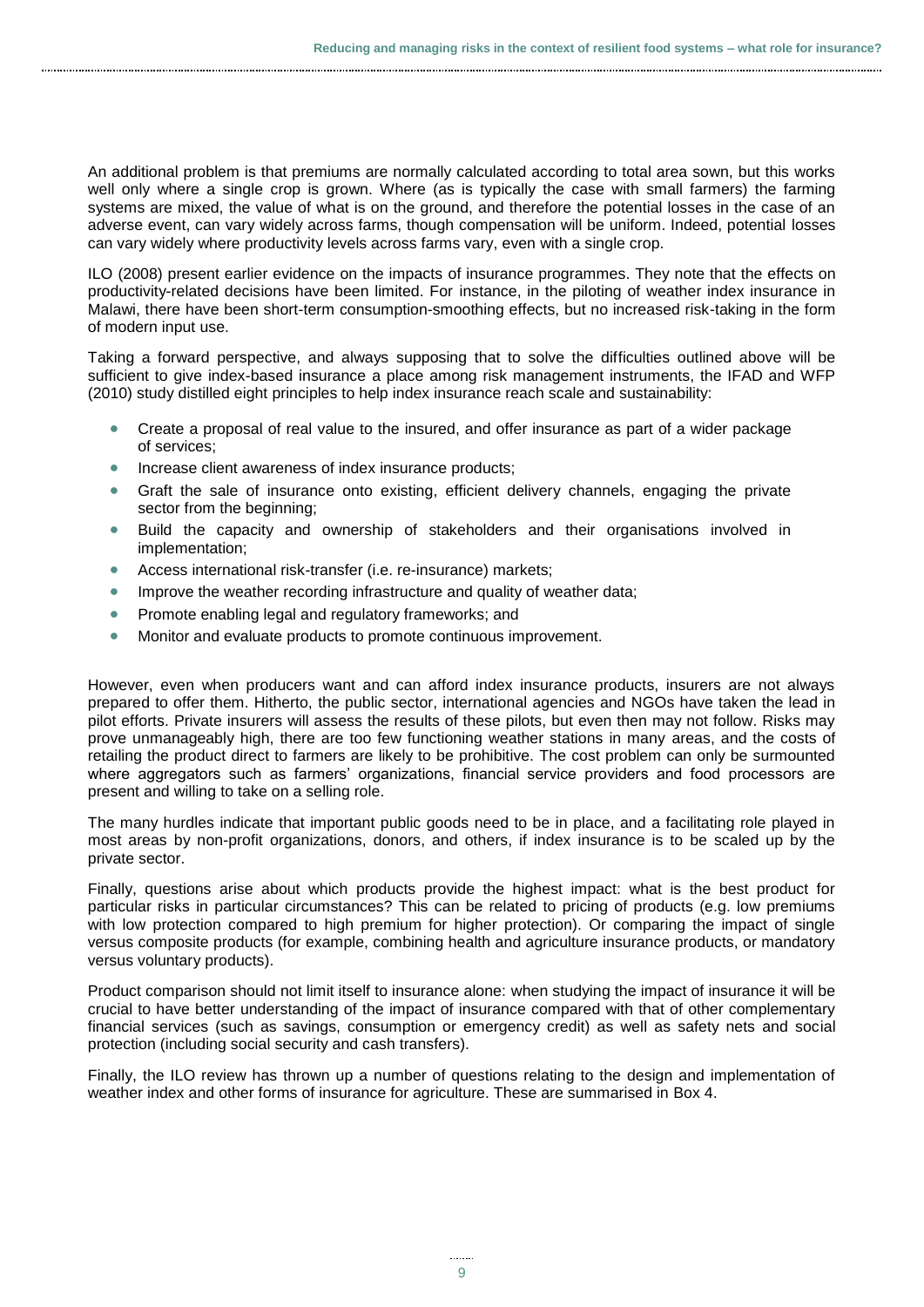#### <span id="page-17-0"></span>Box 4: **Further questions for weather index and other crop insurance**

- **How to build weather and other indexes to create transparent and efficient index insurance products?**
- What are relevant triggers for crop products?
- How to reduce basis risk?
- What is the sufficient level of correlation between bad weather and bad crop yields?
- **How to overcome the lack of historic weather data?**
- What is the impact of climate change on the usefulness of historic data?
- What is necessary weather infrastructure to collect the right data for index insurance?
- To what extent can local communities be involved in designing weather maps?
- How to market index insurance products, and ensure transparency and understanding by the market?
- What is the impact of disaster relief or food aid on the market for index insurance?
- Can index insurance be extended beyond farmers to ensure its sustainability and share its benefits with other groups?
- What are proper reserves and reinsurance policies needed for index insurance?
- How to reduce fraud and moral hazard in delivering livestock insurance?
- What is the feasibility of other property insurance products for agriculture?

#### Source: ILO 2008

The arguments and recommendations so far are based on the notion that there are potentially broad and important roles for insurance in smallholder agriculture. In what follows, the arguments and evidence cast doubt on this notion, suggesting that, whilst there is a role for insurance, it is likely to be a narrow one. They also confirm that the role of insurance has to be viewed among those of the range of social protection measures that have to be strengthened in order to manage risk across the livelihood portfolios typical of small farm households.

Binswanger-Mkhize (2012) is one of the main proponents of this "narrow role" for insurance. He expands on the "mixed farming system" problem alluded to above, noting that households face risks in relation to the profit that they can make across their portfolio of enterprises. This includes the (changing) set of agricultural activities in which they engage, and, as we have seen, index insurance generally provides cover for only the main activity. But it also includes rural non-farm activity, and earnings from migration, whether short- or longterm. Studies of livelihood diversification in Africa (e.g. Ellis and Freeman (eds) 2005) and S. Asia (Farrington et al, (eds) 2006) have found that non-agricultural earnings typically amount to 25-50% of household income, for which crop insurance has no relevance. Even if all agricultural activities could be covered in some way by insurance, which is unlikely, there would still be a need for the kinds of social protection measures mentioned above, such as income or consumption support to tide farmers over extreme weather events, and employment generation programmes or other relief measures for labourers who can find only limited work in agriculture.

This suggests that it may be best to continue seeking insurance-based methods to cover some risks (such as the main crop) and to supplement this by other types of social protection (such as transfers and public works), or that it may be simpler and more effective to pursue these, along with policies that strengthen the capacity for "self-insurance", leaving formal insurance to (in most countries) a small niche of commercial farming.

Pursuing the question of whether it would be in the best economic interests of different categories of farmer to buy index-based insurance, in terms of their portfolio of activities and capacities for self-insurance, Binswanger-Mkhize (2012) returns to earlier analyses by ICRISAT of data collected from farm households in six villages of Andhra Pradesh and Madhya Pradesh in India over 10 years, some 3 to 4 decades ago. He finds that: "the larger farmers in the sample had profit-maximising portfolios … [and] these farmers' selfinsurance mechanisms, including through their stocks, savings and wealth and credit, are good enough to diffuse all their profit risks … To sell them insurance, an insurance contract would have to diffuse risks as well or better and at a lower cost than the farmer's own insurance mechanisms….. On the other hand, the smaller and poorer farmers did not have profit-maximising portfolios. On average they could have achieved a 27 per cent higher profit rate on their investments if they had been able to invest in a profit-maximising way.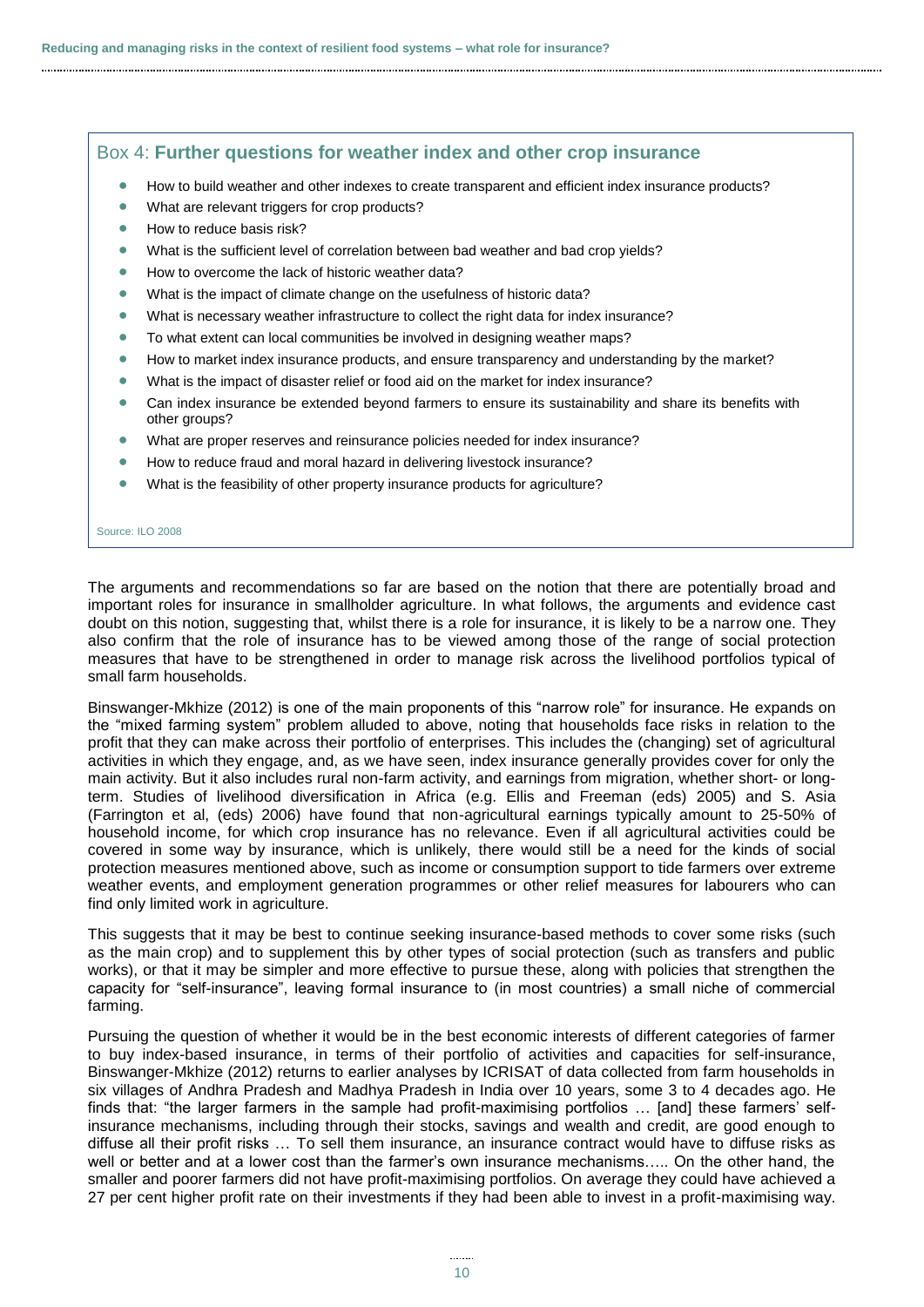Instead, they had to invest a higher proportion of their assets into less risky or even risk-reducing assets that had a lower marginal return" (pp192).

In other words, year on year, larger farmers gained more by self-insuring than by buying insurance, and smaller farmers could have become more productive had they been able to buy insurance (and so take on riskier farming options) but could not afford to do so.

According to Binswanger-Mkhize (2012), any expansion of index-based insurance will not result from such "standard remedies" as improving farmer understanding of insurance, or improving weather data and reducing transactions cost. Instead, he argues that "The most promising way forward is to tie the insurance of contracts with aggregators, such as credit providers, input suppliers or purchasers in contract farming situations. Such pilots should be the primary focus of future work. Since index-based insurance will resolve only one of several problems of lending to poor farmers, impact evaluation is needed to measure how much additional credit can be unleashed by it" (p198).

### <span id="page-18-0"></span>2.3 Crop insurance – Conclusions

Clarke and Dercon (2009) usefully contextualise insurance within the spectrum of opportunities that rural people have for managing risk. They note that rural people are themselves best able to cope with the effects of minor, idiosyncratic, shocks and stresses by borrowing, by selling small assets, or by relying on formal or informal safety nets.

Binswanger-Mkhize (2012) argues that crop insurance can offer better-off farmers little or no advantage over the self-insurance insurance methods they already use. Poorer farmers, on the other hand, would be more productive with crop insurance, but, given the fragmented and dispersed nature of demand, premiums are high and they cannot afford them. A policy priority is to reduce the cost of premiums to small farmers.

Outside those agencies actively promoting new forms of insurance, there thus appears to be some scepticism over its potential. It is too early for full evaluations of the impacts of index-based insurance, but the early indications are of low uptake, even within pilot areas.

The implications for policy are twofold: one is to note that crop insurance is not a panacea, so that continuing effort is needed on the range of social protection measures relevant to the poor. These help them to selfinsure, and formal insurance will take only a "niche" role among these. The other is to reduce the cost of insurance to small farmers. This cannot sustainably be done by subsidies, but is best done by marketing insurance through aggregators such as those providing credit or inputs, or via contract farming companies. An advantage of this approach is that it specifically covers the inability to pay for high-cost inputs (and farmers would be particularly vulnerable to losses affecting these). A different application of the same principle would be to market insurance via NGOs, cooperatives etc, all of which have registers of members' details, which can easily be drawn on for insurance purposes. Considerable public investment is likely to be needed in setting up the facilitating and regulatory frameworks and in the provision of information in order to generate trust.

## <span id="page-18-1"></span>**3 Health Insurance**

### <span id="page-18-2"></span>3.1 Health insurance – the issues

Wholly private health systems relying on user fees and/or private insurance schemes are out of reach of the poor in most contexts. Even where the poor could raise the money to pay user fees for moderate illness, this would often be at the expense of indebtedness or the sale of productive assets, both of which can send households on a downward economic spiral. However, at the opposite extreme, for governments to finance health services for all on the basis of general tax revenues is generally impossible, given the limited tax base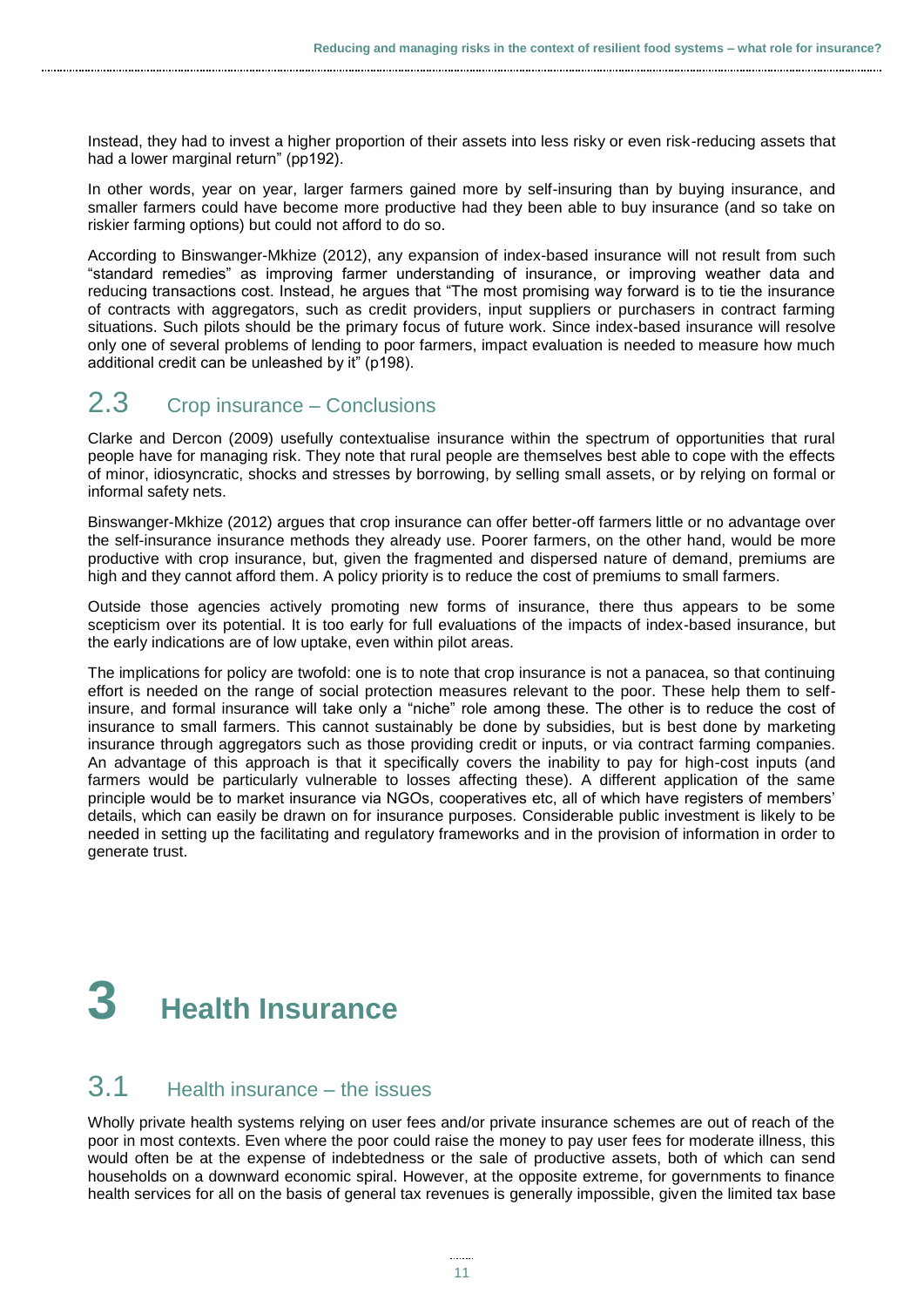in low-income or lower middle-income countries, and a low organizational capacity to enforce tax compliance or to prevent extensive tax evasion. Many governments have seen the need for a more equitable and riskspreading alternative such as social health insurance (SHI), but, as we see below, few so far have been able to put it into effect.

### <span id="page-19-0"></span>3.2 Categories of health insurance

Health insurance can be divided into three broad categories:

#### **Social health insurance (SHI)**

Carrin (2002) notes that those covered by SHI pay premiums to have their health risks pooled, and to have insured adverse events covered from the general fund. In most settings, this fund also receives contributions from employers and government. Importantly, therefore, SHI does not put the whole financing burden on government, but instead spreads the total cost of insured health care among these various partners. Contributions from households and enterprises are usually based on income, whereas government contributions are mostly financed from general taxes.

Among the potential benefits of SHI, and the preconditions for its success, are the following:

SHI aims to achieve *universal coverage*, ensuring that a set of *basic healthcare services is accessible to all*, and protecting them from potentially *impoverishing health expenditures*, irrespective of income or social status. It therefore aims to mobilise and account separately for *additional resources* for healthcare (in the form of regular contributions from individuals, enterprises etc). *Social inclusiveness* is part of its mission, and in most cases it aims also to improve the *quality of healthcare*.

An important precondition for successful SHI is compulsory membership. This is partly to ensure that certain population groups, such as the poorest and most vulnerable, are not excluded. Compulsory insurance also inhibits "adverse selection". In other words it prevents those with only low health risk from opting out and buying private insurance, leaving SHI overburdened with those having moderate to high health risks. Compulsory membership and universal coverage do not, however, imply that an entire population must be covered from the outset. SHIs are complex and require considerable administrative resources. It is therefore logical that they should begin by enrolling those who are more accessible and then moving on to the less accessible. In most contexts, this "low hanging fruit" generally includes public sector employees and those in formal sector private enterprise. Those in informal employment and the low-income self-employed (such as semi-subsistence farmers) are the most difficult to include, given (often) low levels of literacy, remote location and the fact that their registration details would have to be gathered and entered from scratch, since they cannot usually be "borrowed" from other lists such as employee registers. To expand SHI requires considerable determination, but is achievable, as Box 5 demonstrates.

#### <span id="page-19-1"></span>Box 5: **Progress with SHI in lower middle-income countries**

A commitment to SHI over the long term has seen success in expanding membership rather than see it simply stalling or leveling off. Thus in the Philippines, the formalization of SHI in 1995 resulted in a steady climb in the proportion of the population covered by insurance from about 50 percent to 78 percent by 2004; in Colombia, coverage grew from less than 30 percent in 1992 to more than 60 percent by 2003; and in Thailand, where 68 percent of the population had been covered under various risk-pooling schemes, the expansion and consolidation of SHI is what set the stage for almost complete universal coverage in 2004.

#### **Community-based health insurance**

As the name suggests, unlike SHI, this does not aspire to provide universal coverage, but instead focuses on local initiatives. However, it seeks to achieve many of the other objectives noted above for SHI. CBHI generally limits itself to non-profit health insurance focusing on particular groups of people. These can be defined geographically, by social or economic status, by occupation, or by membership of related schemes such as micro-finance. These typically are at the lower end of the income spectrum, and generally in nonformal employment or self-employment. They therefore present many of the same difficulties for inclusion in health insurance as noted above under SHIs. What gives CBHI a particular advantage is that non-Governmental Organisations (NGOs) are typically involved. These take on the administrative costs of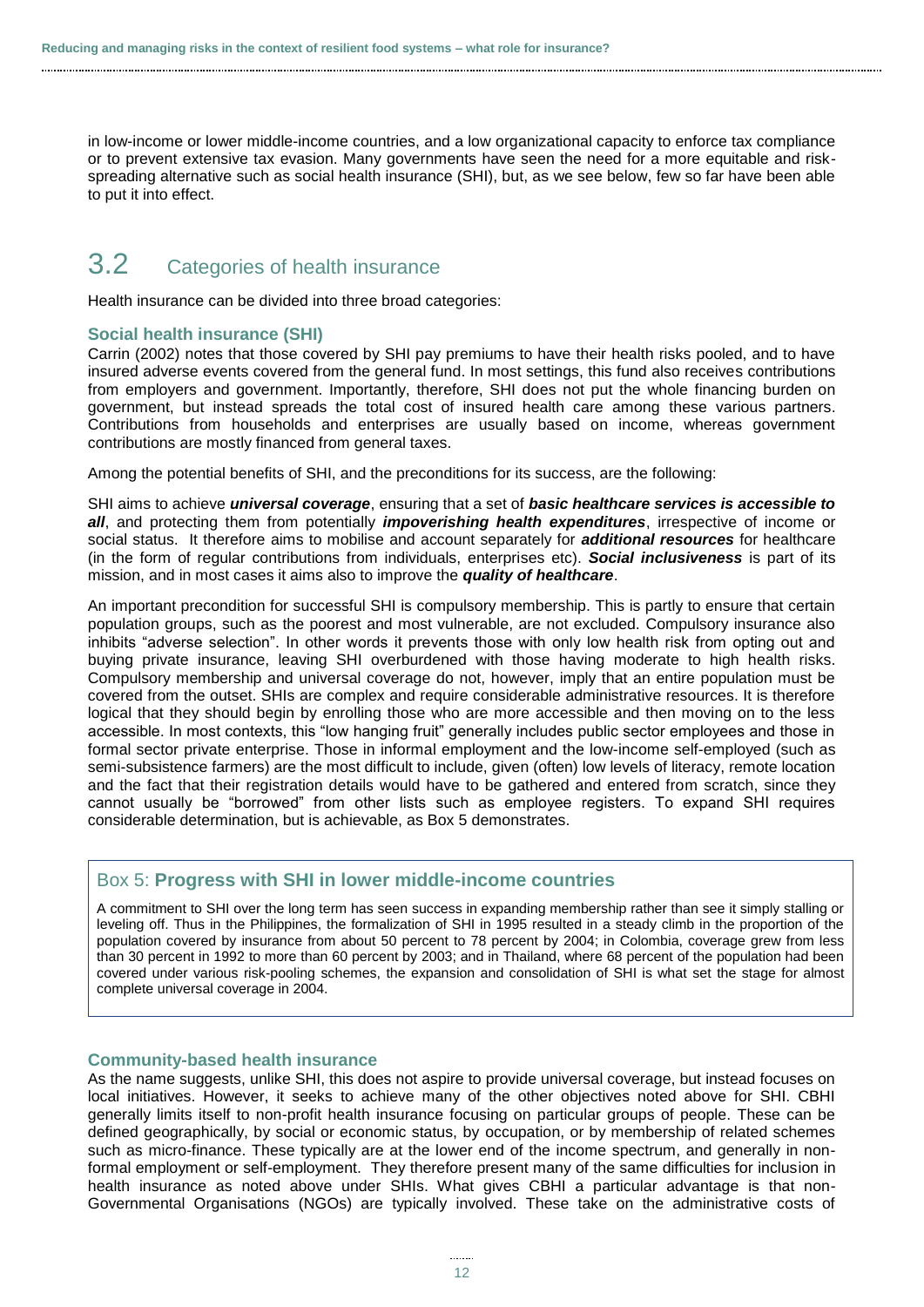informing and recruiting potential clients, registering those to be insured, adjudicating claims etc. Where, as often happens, those to be insured are members of other schemes operated by the NGO (e.g. microcredit) individuals' details can be borrowed to allow easier registration for insurance.

#### **Private health insurance**

This is defined as private-for-profit provision of insurance. It is generally only affordable by the middle classes in developing countries and so lies outside our interests in the present paper.

### <span id="page-20-0"></span>3.3 Potential advantages of SHI and CBHI

The main advantage of SHI (and, by extension, of CBHI) is claimed (Carrin, 2002) to be that it is "a very powerful method for granting the population access to health services in an equitable way". It does so, first, by raising the resources accumulated to prevent unforeseen health shocks from becoming financially ruinous (bringing in resources from government and employers to supplement individual premiums), and, second, by pooling these resources for individuals to draw upon in case of need. The aims elucidated by Spaan et al (2012) allow us to expand on this rather sweeping assertion. They include: (i) mobilize resources, sufficient to make a substantial contribution to the functioning of health services; (ii) provide financial protection to clients against potentially ruinous health expenditures; (iii) improve utilization of health-care services by all socioeconomic groups; (iv) improve health care quality; (v) improve social inclusion, i.e. the provision of health services in alignment with the needs of various population groups, especially the poor and vulnerable; and (vi) improve community empowerment, i.e. involvement of the community in the organization of health services.

### <span id="page-20-1"></span>3.4 Evidence of impact

It should be noted that evidence of the impact of SHI is relatively recent, and far from complete. As of 1998, around half of the industrialised countries had chosen SHI as their health financing system, but no low income developing countries and only one lower middle income country – Costa Rica – had a fully-fledged SHI. Since then, SHI has progressed in a number of other lower middle income countries, and an important source of impact evidence for this paper is the Hsaio and Shaw's (2007) study of 5 countries, chosen for their different types and levels of implementation. Kenya was selected for illustration of the design stage, Ghana for initiation, the Philippines for extension of population coverage, Colombia for fuller implementation of SHI and managed care, and Thailand for universal coverage.

A second principal source of evidence is a systematic literature review focusing on the impact of SHI and CBHI in Africa and Asia by Spaan et al (2012) which examines a total of 8689 papers, of which 8459 were excluded and 230 retained for further assessment, which were then narrowed down to 159. Studies were retained if they: (i) were randomized controlled trials, cohort, case-control or cross-sectional studies, or qualitative descriptive case studies; (ii) studied the impact of health insurance on resource mobilization, service utilization, quality of care, financial protection, social inclusion or community empowerment; (iii) were carried out in a low- or lower-middle-income country and allowed for changes in countries' income status over time; and (iv) were written in English, French, Spanish or Portuguese. Studies were excluded if they were policy reviews, opinion pieces, editorials, letters to the editor, commentaries or conference abstracts. For the studies retained, a weighting was applied to reflect the quality of the papers.

The review was undertaken to fill a major perceived gap in our knowledge of the impact of health insurance. The authors note that several countries have been promoting SHI, including the Philippines, Thailand and Viet Nam. Community-based health insurance (CBHI) is being promoted in the Democratic Republic of the Congo, Ghana, Rwanda and Senegal, among many others. However, the impact of SHI and CBHI in lowand-middle-income countries has been documented only partially. The authors concluded that the picture in Africa and Asia is very patchy, with large heterogeneity in institutional designs and organizational models and enormous variation in costs, population coverage, services covered and services provided. Also, health insurance is known to have effects on domains beyond those reported in existing reviews, such as social inclusion.

Spaan et al sought to cover all low- and lower-middle-income countries in Africa and Asia. However, the bulk of evidence comes from a very limited number of countries, including seven in Africa (the Democratic Republic of the Congo, Ghana, Kenya, Rwanda, Senegal, Uganda and Tanzania) and five in Asia (China,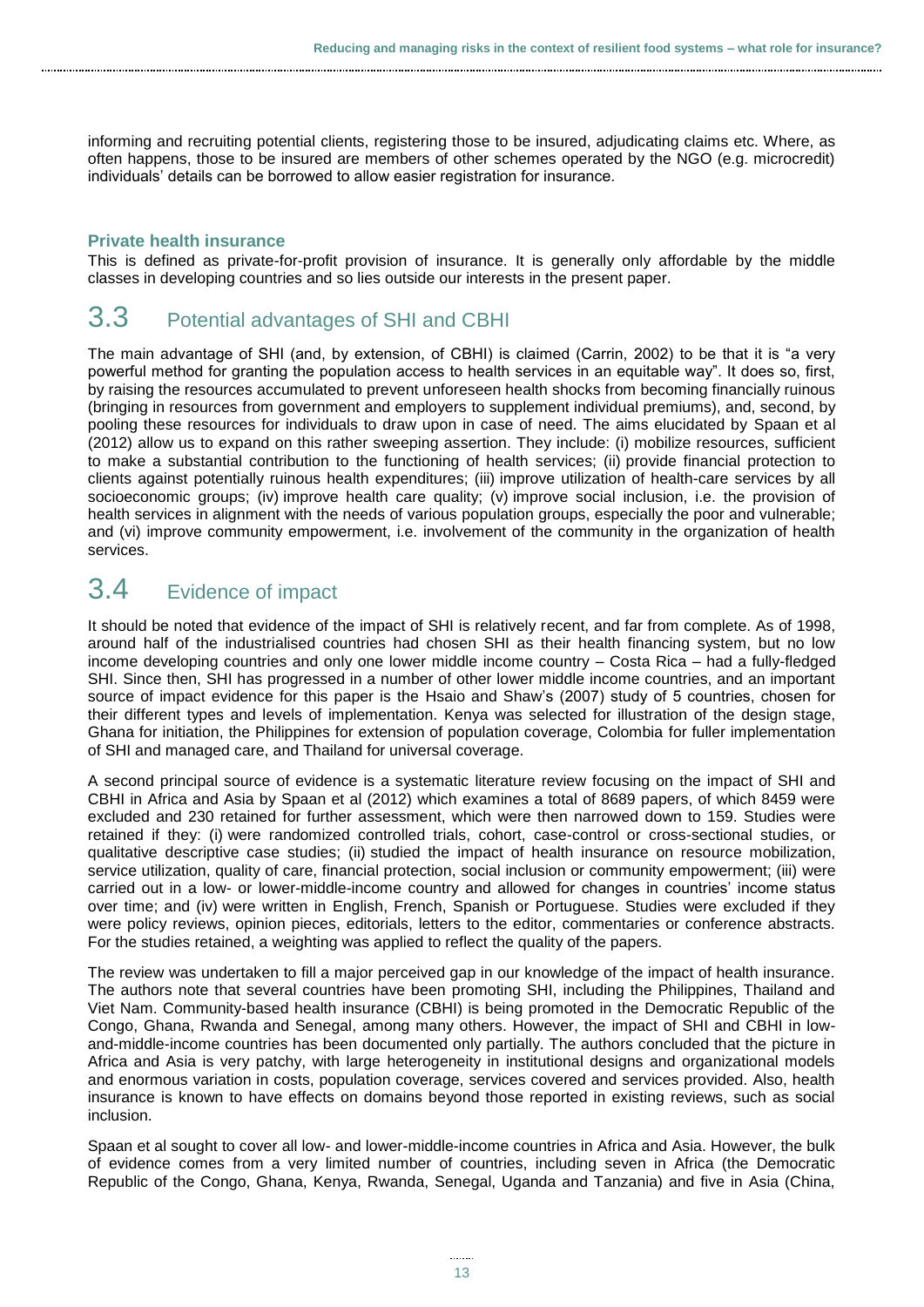India, the Philippines, Thailand and Vietnam). This reflects the difficulty of focusing political will and administrative capacity on SHI and CBHI over a long enough period to make an impact.

In what follows, we take the five sets of impact criteria set out by Spaan et al, as indicated above, and subsume the Hsaio and Shaw (2007) findings within these. Spaan et al find that impacts on *resource mobilisation* are broadly positive. For example, studies in Bangladesh, Cambodia, the Democratic Republic of the Congo and India reported improved cost recovery ratios after implementation of CBHI. But low renewal rates, high claims-to-revenue ratios and high operational costs limited resource mobilisation and cost recovery in Rwanda and Uganda. For SHI, Spaan et al found no evidence that it impacts positively or negatively on resource mobilization for health. Hsaio and Shaw (2007) are much more positive on this (see Box 6).

#### <span id="page-21-0"></span>Box 6: **The role of SHI in raising funds for health**

Hsaio and Shaw (2007) show that the implementation of SHI has succeeded in raising more revenues for health in addition to existing revenues raised by general taxation. In the Philippines, for example, the share of SHI in total public health expenditures grew from 8.9 percent in 1998 to 23.4 percent by 2002 and from 3.8 percent of total health expenditures in 1998 to 9.1 percent by 2002. In Colombia, health expenditures increased from 6.2 percent of gross national product in 1993 to 8.1 percent by 2002, with the share of SHI rising from 1.7 percent of GDP in 1993 to 4 percent by 2002. This is no small accomplishment in countries struggling to meet the general target set by WHO that countries spend at least 5 percent of their gross national product on health

Source: Hsaio and Shaw 2007

Both Spaan et al and Hsaio and Shaw find strong evidence that CBHI and SHI provide *financial protection* for their members in terms of reducing their out-of-pocket expenditures. Hsaio and Shaw note that the implementation of SHI constituted a formal mechanism for pooling revenues and spreading risks across population groups, from rich to poor and across the life cycle. In some countries such as the Philippines, this was visible in a reduction in out-of-pocket expenditures for health from 50.4 percent in 1995 to 40.5 percent by 2000. In Colombia, it is visible in the transfer of approximately 10 percent of SHI revenues to subsidize the poor, which reduced financial barriers to health care. Moreover, only 4 percent of the population covered by SHI fell below the poverty line in Colombia as a result of an ambulatory or hospital shock, compared with up to 14 percent of non-SHI members. While acknowledging that progress on improving financial fairness and risk pooling has been slow in many countries, SHI clearly represents a promising response to the challenge.

Spaan et al find that SHI and CBHI *improve utilization* of inpatient and outpatient services. Weak evidence suggests that both SHI and CBHI have a positive impact on the *quality of care*. To illustrate this, CBHI schemes in Kenya, Uganda and the United Republic of Tanzania were found to improve *service quality* in health facilities, increase essential drug availability and shorten waiting times. By contrast, a study of a CBHI scheme in Burundi reported that health workers discriminated against card holders and provided preferential treatment to patients paying in cash.

There is weak evidence that both SHI and CBHI have a positive impact on *social inclusion* as indicated by enrolment and utilization patterns among vulnerable groups. Health insurance schemes undertake various initiatives to reach the vulnerable segments of the populations, such as discount cards, exemption schemes or free enrolment for vulnerable populations. For example, targeted policies of the National Health Insurance Program in the Philippines and the Thai universal coverage scheme increased the number of insured poor. In other countries, social inclusion is not achieved to the same extent, the main reason for this being unaffordable premiums in e.g. Cameroon, Guinea and Senegal. Spaan et al find that both SHI and CBHI yield inconclusive findings on *community empowerment*, arguing that very few studies have been carried out. However, empowerment, especially in the case of CBHI, forms a major rationale for NGO involvement, and numerous positive examples can be found in the NGO literature (see, for instance, the cases reported by SEWA – [www.sewa.org](http://www.sewa.org/)).

Hsaio and Shaw note evidence in support of social inclusion and empowerment objectives. For instance, in most countries the social contract between contributing members and the SHI system provides for grievance procedures if benefit entitlements have not been honoured. Such provisions that aim to make SHI more responsive to clients are among the criteria WHO (2000) uses to assess the performance of national health systems. In other words, SHI has given new meaning to the term "accountability" in several developing countries in ways not previously seen in publicly financed and provided health care. Under SHI, any lack of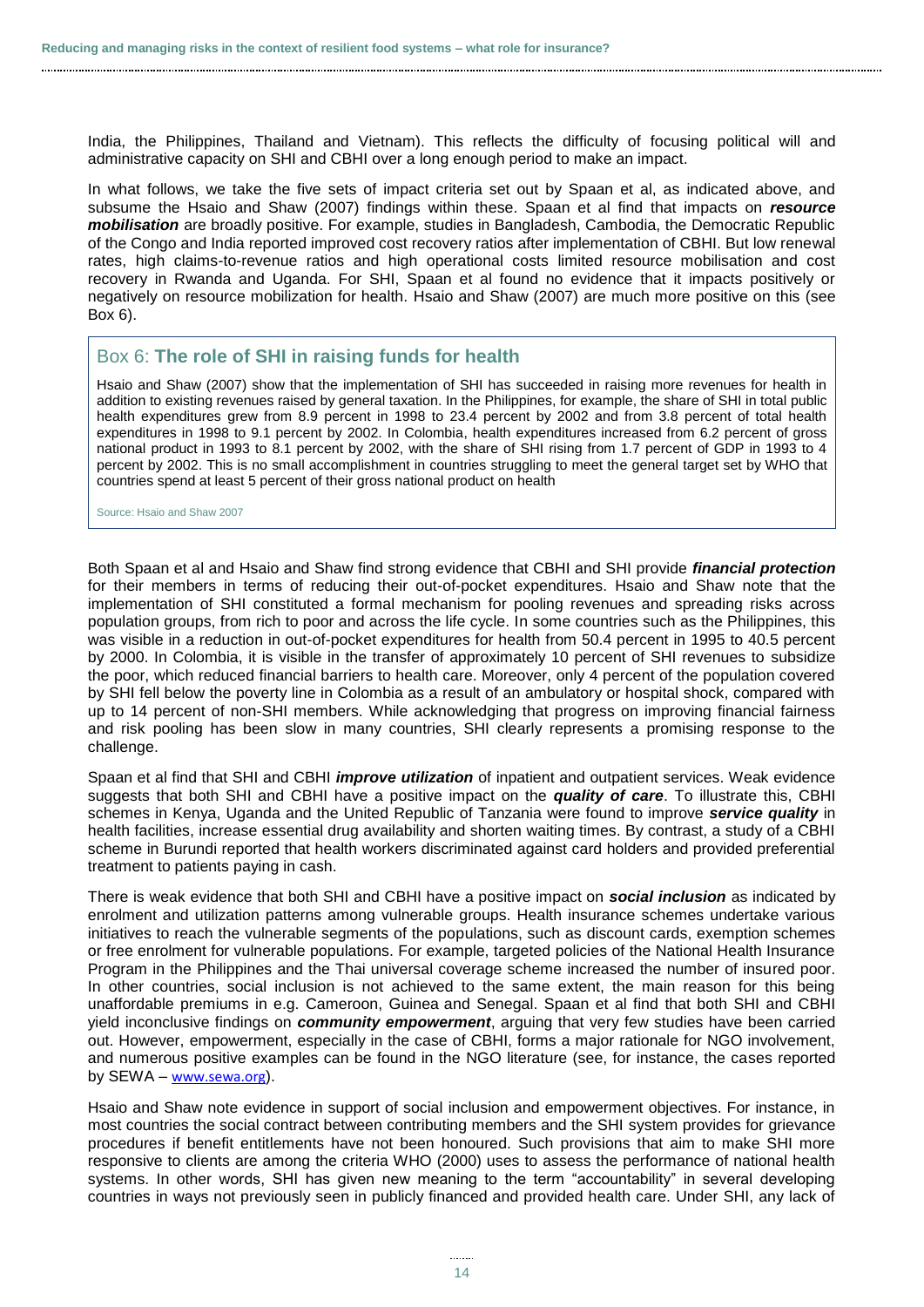coverage of the poor and near-poor is visible and quantifiable and creates political pressure for remedial action. Thus SHI in Ghana aims to expand membership incrementally so that 30 to 40 percent of the population is covered in the first 5 years and 50 to 60 percent in next 5 to 10 years. SHI in the Philippines recently stepped up subsidies to the poor to the extent that indigents as a percentage of the membership increased from 16 percent of the total in 2003 to 30 percent by 2005. SHI in Colombia doubled subsidies to poor households to the extent that 28 percent of poor households were covered in 2003, compared with 14 percent in 1991. By 2003, 50 percent of the poorest income quintile were included in SHI, compared with fewer than 10 percent in 1991. These trends and commitments demonstrate that SHI can enhance equity.

Our conclusion in terms of the above criteria is that SHI and CBHI, where managed well, have achieved substantial impact. They have: increased the overall *resourcing* for health services, allowing individual and enterprise subscriptions to be accounted for separately from allocations made from general taxation; improved the *financial security* of clients; improved the *utilisation* of health services, and through monitoring and feedback, improved the *quality of care and of services*, and have enhanced *social inclusion and empowerment.*

### <span id="page-22-0"></span>3.5 **Potential difficulties with SHI and CBHI**

SHI offers substantial potential advantages, but its implementation requires consistent effort over a long period. This helps to explain why a large number of countries have not pursued it, and, among those that have, the experience has been mixed. The types of difficulty faced are outlined by, among others, Carrin (2002) and Hsaio and Shaw (2007). They include:

*First,* it may be particularly difficult to generate wide political consensus on the basic risk-spreading rule of SHI, i.e. to guarantee similar health service benefits to those with similar healthcare needs, regardless of the level of contributions made. This problem is particularly acute in countries having wide inequality of incomes and assets. In addition, consensus will have to be achieved on the nature, provisions and costs of SHI, on important details such as levels of contribution, on the level and targeting of government co-funding, and on what course-corrections should be made in response to performance monitoring. This will require both detailed technical proposals, and vigorous political debate, yet this remains difficult in countries where democracy is in its infancy.

According to Hsaio and Shaw (2007), all stages of SHI face major problems in relation to defining, certifying, and subsidizing the poor. The poorer the country, the worse the problem, because the number of poor will be large and the capacity to monitor and evaluate them will be limited. Moreover, actually getting public subsidies to the poor will be a major hurdle, requiring proper cross-subsidization and pooling of risks between rich and poor regions if SHI contributions are held at the regional or district level. Once achieved, such consensus may be threatened unless SHI schemes constantly demonstrate to their members that they will in fact receive the promised health insurance benefits. Real problems of fatigue and drop-out are also becoming evident (certainly in CBHI) as individuals continue to be asked for premiums year-in, year-out.

**Second**, major organisational change is necessary with the introduction of SHI, but once achieved, this can bring substantial benefits (Hsaio and Shaw (2007)). For instance, the creation of a new organization responsible for raising earmarked revenues for health and contracting with providers has resulted in a clarification and redefinition of the roles of ministries of health. In Ghana, for example, the Ministry of Health aims to become a policy maker and regulator of health care rather than a provider of services. Accreditation of providers is a new and an especially important role that needs to be filled through a government regulatory body.

**Third,** governments need substantial managerial or administrative capacity to design a health insurance scheme, to implement it, and to make course-corrections (e.g. to levels of contribution and benefit) in the light of experience. The implementation of SHI has prompted more careful and rational planning regarding the imperative of equating SHI revenues with SHI expenditures. This is both a problem and an opportunity. Further, in the context of SHI, vague, overly generous, and unaffordable benefit entitlements are more readily viewed as a pathway to bankruptcy. In Kenya, this influenced the President to refuse to sign into law the legislation to implement the program in 2004. Moreover, SHI management is increasingly using unit costing to determine the actual costs of different benefits packages and to ascertain their affordability. Tough choices have been required regarding services to be included versus those to be excluded.

Where contributions are wage-indexed, and where wage information is available, the processes of client registration are greatly simplified. However, even then, there can be underreporting of wage levels, so that contributions are under-paid. Enrolment of the population in the agricultural and informal sectors, where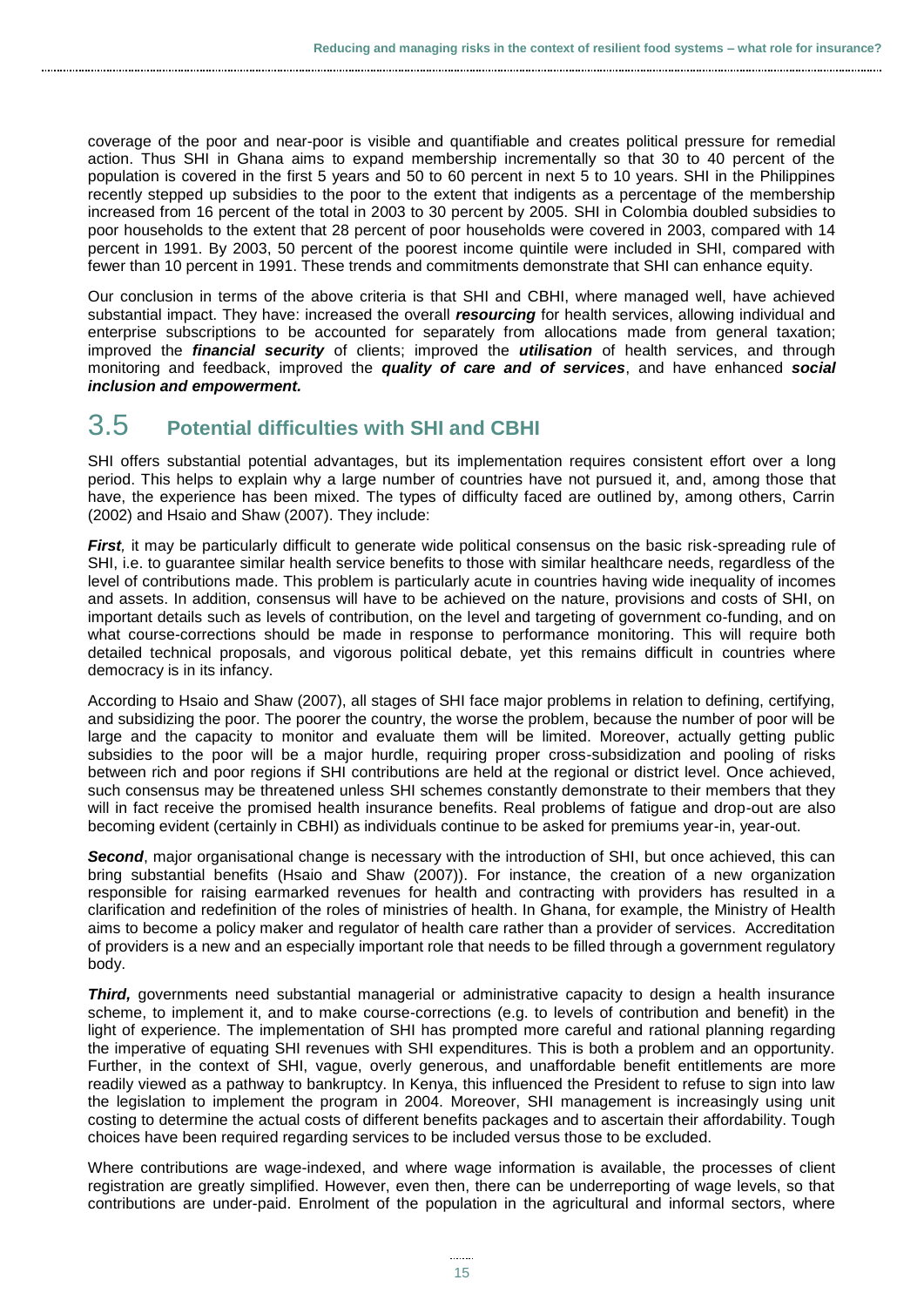there are unlikely to be wage records, is likely to be even more difficult. According to Hsaio and Shaw (2007), in the Philippines, two-thirds of voluntary enrollees did not pay their premiums on a regular basis, motivating the SHI fund to give religious and cooperative organizations group discounts as a way of enrolling their entire membership, which helped somewhat, but did not solve the problem. In Thailand, coverage and collection problems were such that the government decided to use general revenues to pay for all informal sector and self-employed workers.

Mechanisms also need to be in place to guard against corruption. In Kenya, compulsory SHI for hospital services suffered greatly from poor management and corruption, with only 22 percent of the fund actually used to pay for benefits and a large portion of the accumulated reserve lost through corruption. As a result, Kenya's plans to launch a new national SHI system include rules to constrain the board's behaviour, including a 5 percent limit on administrative costs, a 3 percent limit on reserves, and a requirement for board members to abstain from voting on investments or contracts if they have any financial links to them. Fraudulent claims will hound SHI, as in the Philippines, where the Office of the Actuary estimates that 10 – 20 percent of claims are fraudulent.

Even some of the more routine decisions are complex. One set of decisions concerns whether only individual workers or also their families should be included. In Costa Rica and Thailand these were initially excluded, keeping premiums low, but the political acceptability of SHI was subsequently strained when premiums had to be doubled in order to allow families to be included (Hsaio and Shaw, 2007). In other cases, health services had been improved under SHI, and financial limits to access removed, resulting in a large increase in numbers of consultations. This meant that initial premiums were too low and – against some popular resistance – had to be raised. Hsaio and Shaw (2007) note that implementation difficulties were faced in many parts of Ghana because initial premiums were too low. Hsaio and Shaw (2007) note that "the benefits package is determined by means of a cycle: designing the benefits package, estimating its costs, undertaking political consultation, then adjusting the benefits package and [re-]estimating its costs, and so on. This process requires technical skills and data. In countries with a per capita annual income of US\$2,000 or less, these problems will be a major challenge; in countries with a per capita annual income of US\$500 or less, they will be monumental".

*Fourth*, services will have to be built up progressively if clients in peri-urban and rural areas are to have access to adequate health care. Moreover, improving performance through contracting (on the supply side) and through choice of providers (on the demand side) is likely to be desirable, but it will take time for sufficient providers to be built up in order to allow some form of competition.

As with SHI, CBHI seeks to provide populations with equitable access to health insurance, though to particular groups, and on a much smaller scale. NGOs generally absorb much of the administrative cost of registering low-income households or individuals for insurance, collecting premiums, assessing claims, and so on. These costs are reduced where people are already members of some other NGO initiative such as micro-credit. For these reasons, the involvement of NGOs often means that insurance can be offered to groups who are geographically remote and/or socially marginalised, and so would be difficult to incorporate into SHI initiatives. The structures and systems set up by NGOs also offer a basis for support from government: as we note below, practically none of the CBHIs are fully self-financed: many receive subsidies from government. In addition, a major difficulty with CBHI relates to the small scale of individual schemes. One or two large claims may bankrupt them, and in many contexts there is a pressing need to encourage mergers and to devise ways of providing re-insurance for them.

### <span id="page-23-0"></span>3.6 SHI and CBHI: Policy Implications and Conclusions

The Hsaio and Shaw (2007) study suggests that a number of policy implications derive from the above arguments<sup>4</sup>.

#### **SHI is complicated: effective and efficient implementation will take many years and few low/lower middle income countries have yet made this commitment**

The countries that have made a strong commitment to national systems of SHI include lower middle-income countries such as Colombia, Kenya, Ghana, The Philippines, Thailand, Vietnam and China. No low-income country has yet committed fully to SHI. Some other countries (e.g. South Africa; Brazil) are characterised by largely private insurance schemes. In almost all countries, including low-income, there is an array of CBHI

<sup>4</sup> These are set out in more detail in Annex 2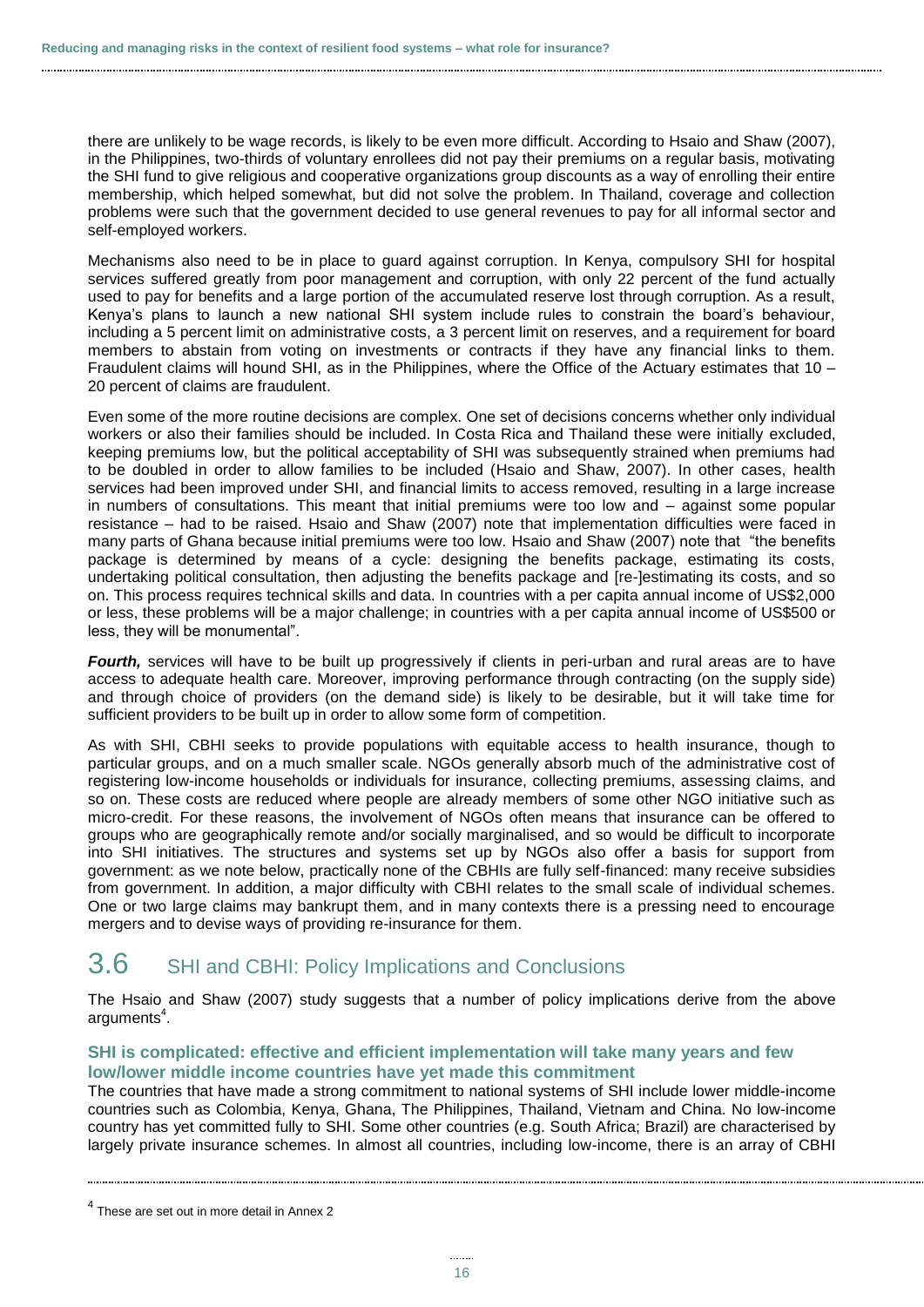schemes, which are important for particular client groups, but generally small, uncoordinated, and having little impact at national scale.

To achieve universal coverage through SHI took from 70 to 100 or more years in several Western European countries and 30 to 50 years for Costa Rica, Japan, and Korea. Enrolling families instead of individuals may accelerate this for "newcomer" countries, as will the creation and incorporation of numerous CBHI schemes. However, the cost implications of these steps will be challenging. The most severe constraints to achieving universality in low- and middle-income countries are low tax revenues and the high portion of workers employed in the informal sector.

SHI enrolment will become easier with economic growth as more are employed in the formal sector, tax revenues are increased, and administrative capacity grows. Thailand took more than 25 years to reach universality, by which point annual per capita income had reached US\$2,400.

#### **Benefits packages may have to vary initially if SHI or CBHI are to be affordable by the poor**

This raises the difficulty of determining what type and level of benefits should be available to those who cannot afford full subscriptions. To work out the real cost of providing different types of benefit package will be complicated, as will decisions on the level, type and targeting of government co-funding (which will be essential to draw in clients from the informal and self-employed sectors). Yet this information is an essential underpinning to sound decision-taking.

#### **Large general revenues are needed to cover the poor**

All low- and lower middle-income countries have large poor populations who are able at best to pay only limited premiums. The appropriate strategy here is to maintain the principle of premiums, and use government revenue to supplement them. For example, Ghana imposed a new 2.5 percent value added tax to help finance its subsidies on premiums. The Philippines used revenues from a national sweepstakes lottery to help finance premiums for the poor.

#### **Stakeholders must be convinced of the actuarial soundness of SHI**

SHI expenditures must not exceed revenue, and finances must be transparent and accountable. Solvency cannot be adequately assessed without actuarial calculations based on future birth rates, death rates, labour force participation rates, economic development rates, and wage increases. The absence of actuarial studies will leave SHI policies and implementation plans vulnerable to intense public scrutiny and criticism in relation to solvency.

#### **Supply-side subsidies must be reduced**

In most low-income countries, public health facilities are financed directly by government. Under SHI, public health facilities will receive their revenues from SHI payments. The supply-side subsidy should be reduced in synchronization with the implementation of SHI, with the savings used to expand e.g. the subsidy for the poor.

#### **The SHI agency should be insulated from political interference**

The SHI agency needs to be independent from the government, with adequate representation of the interests of the premium-payers. Where it is retained under the Ministry of Health, the danger is that medical professionals will seek to protect supply-side interests, including the salaries and the profits of providers.

#### **The SHI agency should be a prudent purchaser of medical services and goods**

The SHI will have to distance itself from the corporate MoH culture, i.e. that of a funder and operator of public services, and instead become an active, prudent purchaser of services for the insured. SHI can also be an instrument for helping to horizontally integrate the many vertical externally funded programs typically found in low- and middle-income countries.

#### **Be aware of the hazards of setting up several funds**

With SHI, it is preferable to support the establishment of a single insurance fund instead of many funds. To manage several funds places excessive demands on skills and increases administration costs, and may undermine the principle of universal SHI with equal access. By contrast, with CBHI the mediating role of NGOs means that large numbers of small funds can be set up to cater for particular groups of clients. However, the disadvantage of this is that small funds are not robust: they can be bankrupted by one or two high-cost claims. Where small funds can merge in order to provide mutual protection, they should do so. In all cases, re-insurance is important to prevent bankruptcy, and should be strongly encouraged by governments.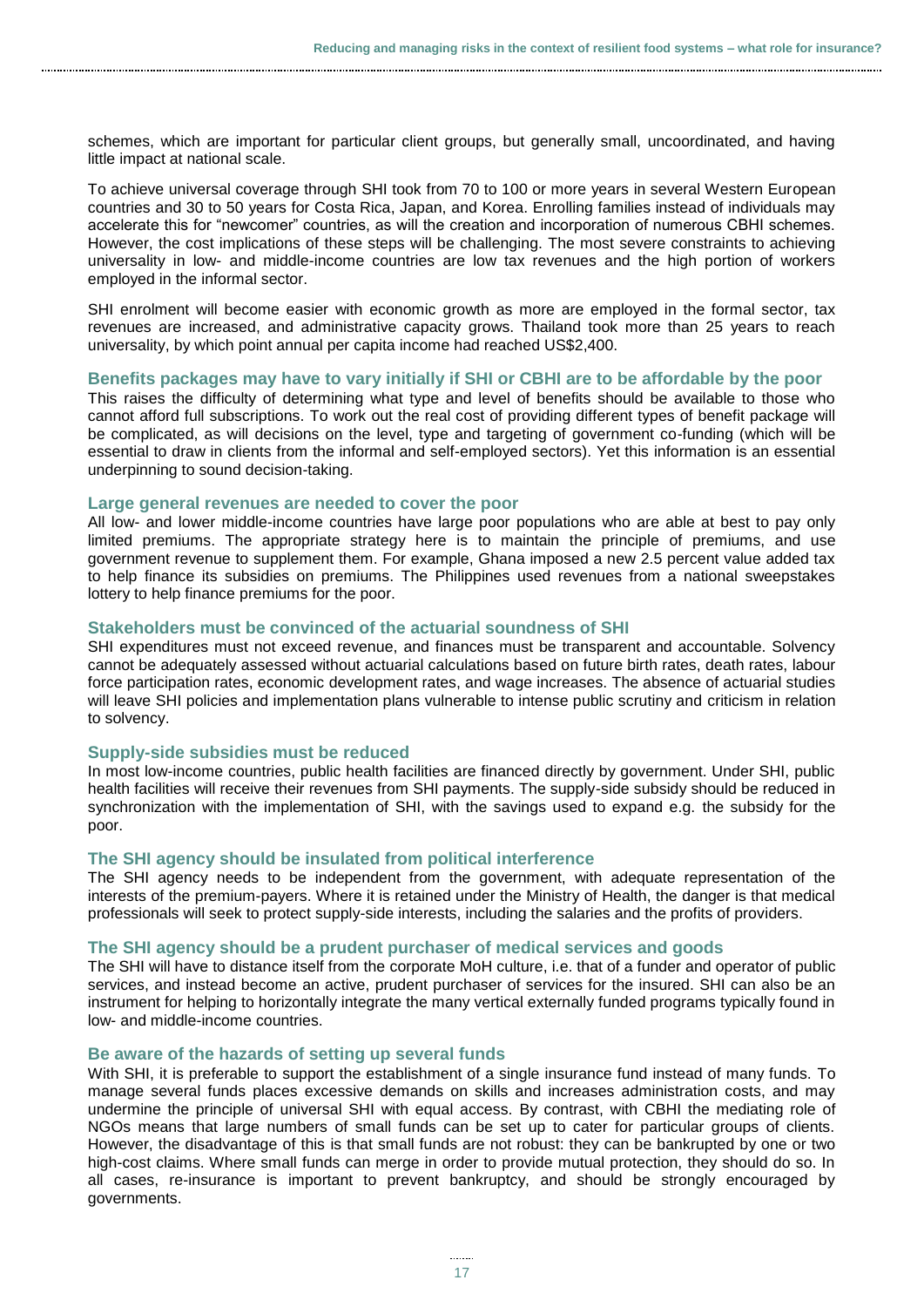#### **Donors can play a valuable role in supporting the implementation of SHI**

Donors are keen to fund improvements in the health of the poor. They have conventionally done this by supporting publicly financed and provided health goods and services. However, these have been captured disproportionately by the better-off. By contrast, supporting a SHI shifts the emphasis from improving health status alone to improving both health status and financial risk protection.

### <span id="page-25-0"></span>**4 Crop and health insurance – areas of potential future interest for GIZ and implications for skills of Technical Advisers**

- 1 Insurance is a technically complex field, and advisers will need a "working knowledge" of concepts such as underwriting, actuarial assessments, claims assessment and re-insurance. On the health side, they will need to know how complex budgets are managed, how services are commissioned, costed and quality-controlled, and how, where this is deemed necessary, packages of services can be matched to levels of premium paid.
- 2 Insurance is only one means of reducing risk, whether in health or farming. Advisers need to be familiar with other means, which in many contexts are likely to be traditional (such as mutual support schemes of various kinds), and be sensitive to how insurance will relate to these, particularly the question of whether the social relations that underpin them may be eroded by insurance.
- 3 Other means of strengthening individuals' capacity to withstand risk, or of compensating for unfavourable events, lie in the spheres of social protection and relief operations. Advisers need to be familiar with how insurance relates to these, and what the optimum combination of instruments will be in particular contexts.
- 4 Much of the future scope for crop insurance will lie with commercial companies which provide inputs (including credit) or provide marketing and processing services. Outgrower schemes also fall into this category. Advisers will need to become familiar with the "conditions for success" of these, understanding the possibilities and constraints among these and among farmers, and identifying approaches which provide equitable outcomes for farmers.
- 5 As far as small farmers are concerned, an enduring problem with crop insurance is that it is generally tied to a single crop, whereas farmers tend to diversify both to spread risk and to increase food availability (in both quantity and variety). Advisers need to be on the lookout for cases in which insurance has been successfully extended to cover mixed-farming situations.
- 6 On the health side, particularly with Community-Based Health Insurance, there are a large number of small schemes which are at risk of being bankrupted by a few large claims. Skills will be needed in the mechanisms for encouraging the merger of these, and for obtaining re-insurance.
- 7 Social Health Insurance is highly complex and requires long-term commitment. Advisers need to be familiar with the conditions for its success in lower middle-income countries, so that they can support processes of policy and strategy development.
- 8 Quasi-insurance schemes, in which some combination of governments, donors, NGOs, and the private sector pay the full crop insurance premium on behalf of farmers, have enjoyed some success in e.g. Mexico and Ethiopia. Advisers should become familiar with these, drawing out the main lessons so that they can support replication elsewhere.
- 9 Fraud, usually by those paying premiums, is common in insurance schemes. Advisers need to be familiar with all relevant types of fraud, and with workable safeguards which can be taken against it.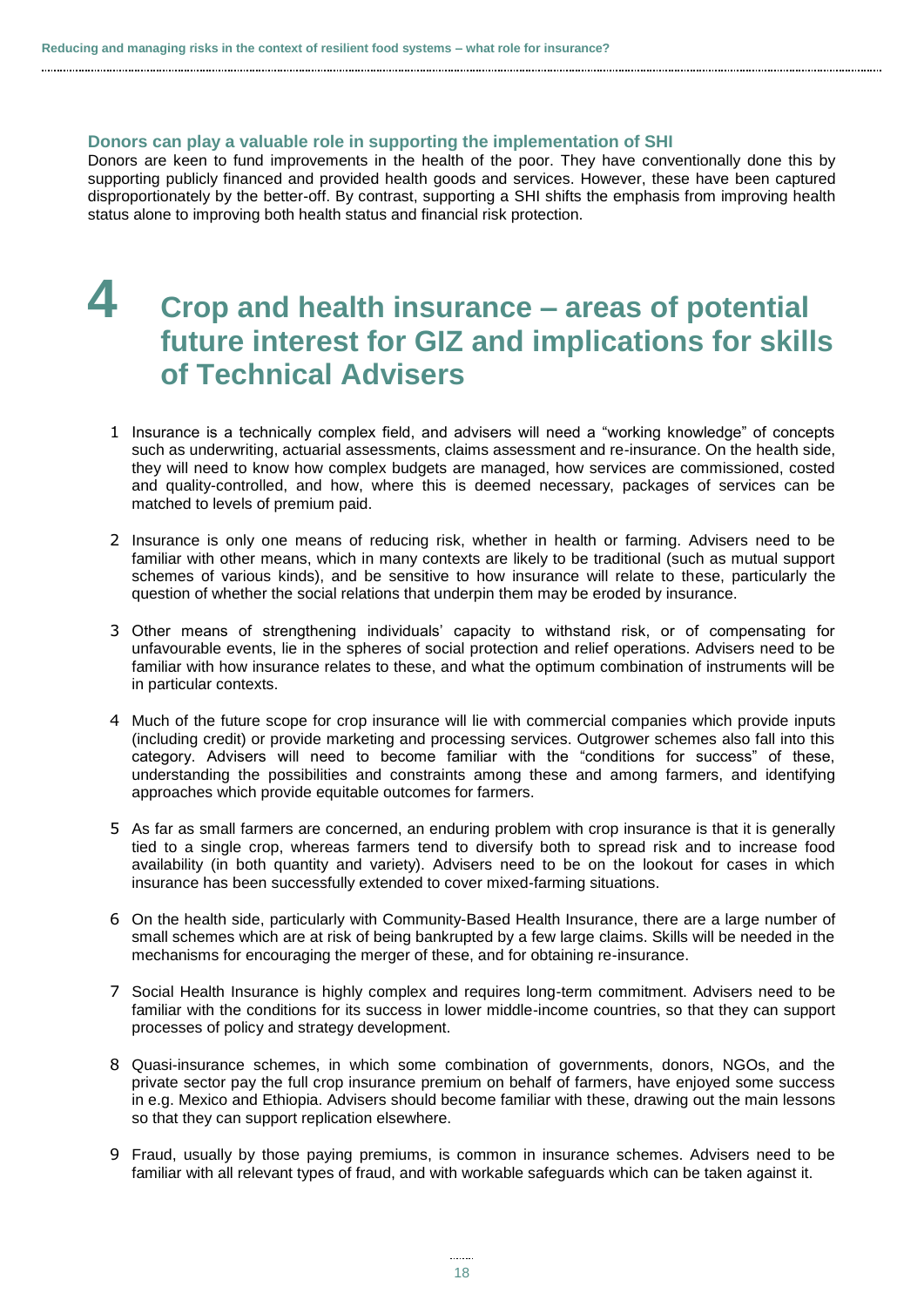### <span id="page-26-0"></span>**References**

Bendig, M. and Thankom, A. (2011) Enrolment in Micro Life and Health Insurance: Evidences from Sri Lanka Discussion Paper No. 5427 Institute for the Study of Labor, Bonn

Binswanger-Mkhize, H.P. (2012) Is there too much hype about index-based agriculture insurance? *Journal of Development Studies*, 48 (2) 187-200.

Clarke, D. and Dercon, S. (2009) Insurance, Credit and Safety Nets for the Poor in a World of Risk. DESA Working Paper No 81. University of Oxford.

Ellis, F. and Freeman, A. (eds) (2006) Rural Livelihoods and Poverty Reduction Policies. London: Sage

Farrington, J., Deshingkar, P., Johnson, C. and Start, P. (eds) (2006) Policy windows and livelihood futures; Prospects for poverty reduction in rural India. New Delhi and Oxford: OUP

Hazell, P.B.R., and Hess, U. (2010) Drought insurance for agricultural development and food security in dryland areas. Food Security 2010, 2, 295-405

Hsiao, W. C. R. and Shaw, P. (2007) Social Health Insurance for Developing Nations. World Bank Institute Development Studies. Washington: World Bank

International Fund for Agricultural Development & World Food Programme. (2010). Potential for scale and sustainability in weather index insurance for agriculture and rural livelihoods, by Hazell, P., Anderson, J., Balzer, N., Hastrup Clemmensen, A., Hess, U. & Rispoli, F. Rome: IFAD and WFP

International Labor Organisation, (2006), Protecting the poor, A microinsurance compendium, Edited by Churchill, C. Geneva: ILO

International Labour Organisation (2008) A literature review on microinsurance. By Dercon, S. and Kirchberg, M. Microinsurance Paper No 1, Microinsurance Innovation Facility. Geneva: ILO

Jacobs, B., Bigdeli, M., van Pelt, M., Ir, P., Salze, C. and Criel, B. (2008) Bridging community-based health insurance and social protection for health care – a step in the direction of universal coverage? *Tropical Medicine and International Health* 13 (2) 140-3

Levine, S., Pain, A., Bailey, S. and Fan, L. (2012) The relevance of 'resilience'? HPG Policy Briefs 49, London: ODI

Mahul, O., and Stutley, C. (2010). Government Support to Agricultural Insurance: Challenges and Options for Developing Countries. Washington, DC: World Bank.

McCord, M.J. (2000). Microinsurance in Uganda: a case study of an example of the partner-agent model of microinsurance provision – AIG/FINCA Uganda – group personal accident insurance, Nairobi: MicroSave-Africa.

McCord, M.J. (2001). Health care microinsurance - case studies from Uganda, Tanzania, India and Cambodia, *Small Enterprise Development*, 12(1): 25-38.

McCord, M.J. (2006). The Partner-Agent Model: Challenges and Opportunities, in ILO (2006)

Mude, A., Chantarat, S., Barrett, C.B., Carter, M., Ikegami, M. and McPeak, J. (2011) Insuring Against Drought‐Related Livestock Mortality: Piloting Index Based Livestock Insurance in Northern Kenya. Addis Ababa: ILRI

Slater, R. Holmes, R. and Bhuvanendra, D. (2013) Synthesis: Social Protection and Resilient Food Systems. London: ODI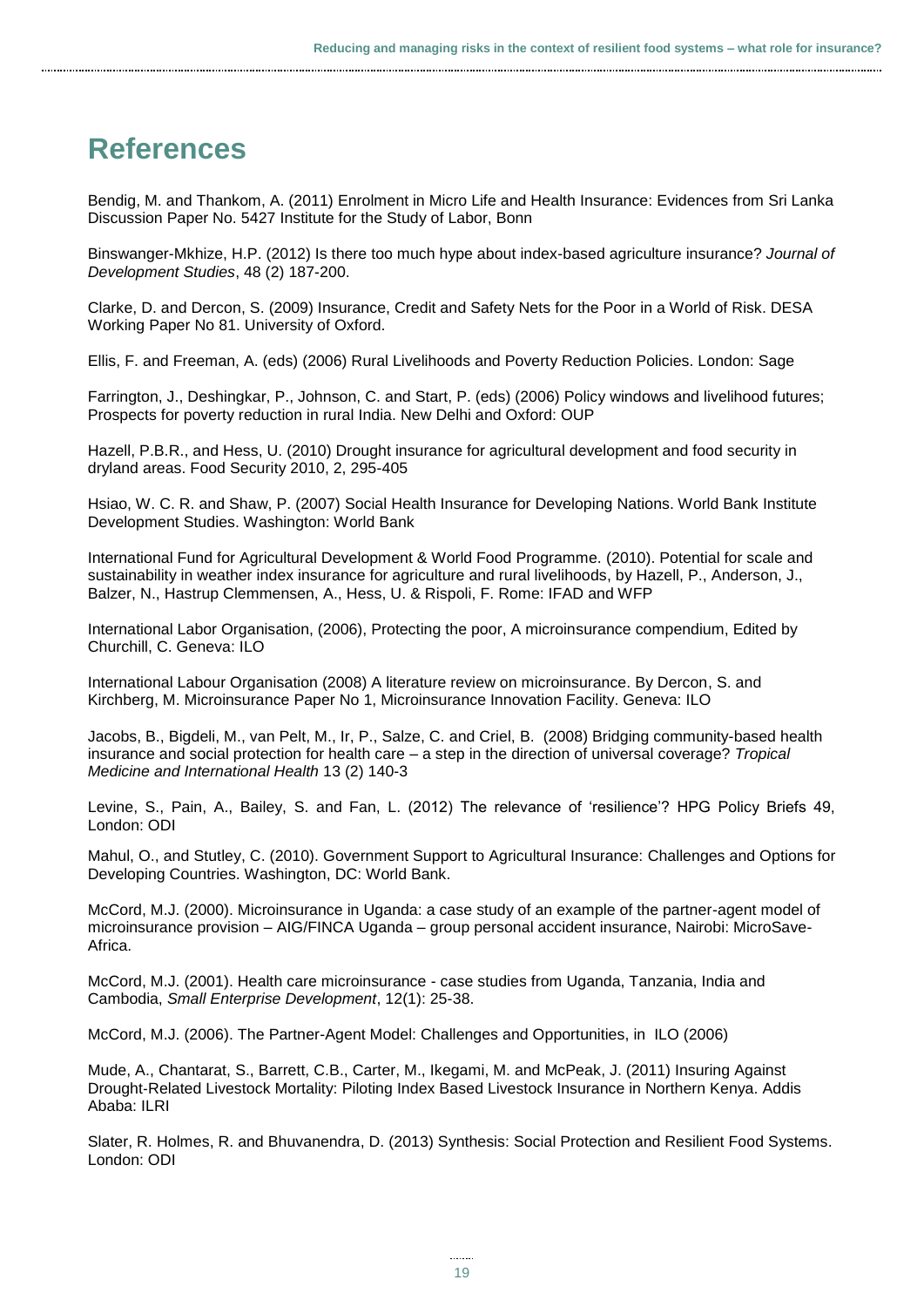Spaan, E., Mathijssen, J., Tromp, N., McBain, F. ten Have, A. and Baltussen, R. (2012) The impact of health insurance in Africa and Asia: a systematic review. *Bulletin of the World Health Organization* 90:685-692

Zimmerman, F.J. and Carter. M.R. (2003) Asset smoothing, consumption smoothing and the reproduction of inequality under risk and subsistence constraints. *Journal of Development Economics,* 71, 233-260.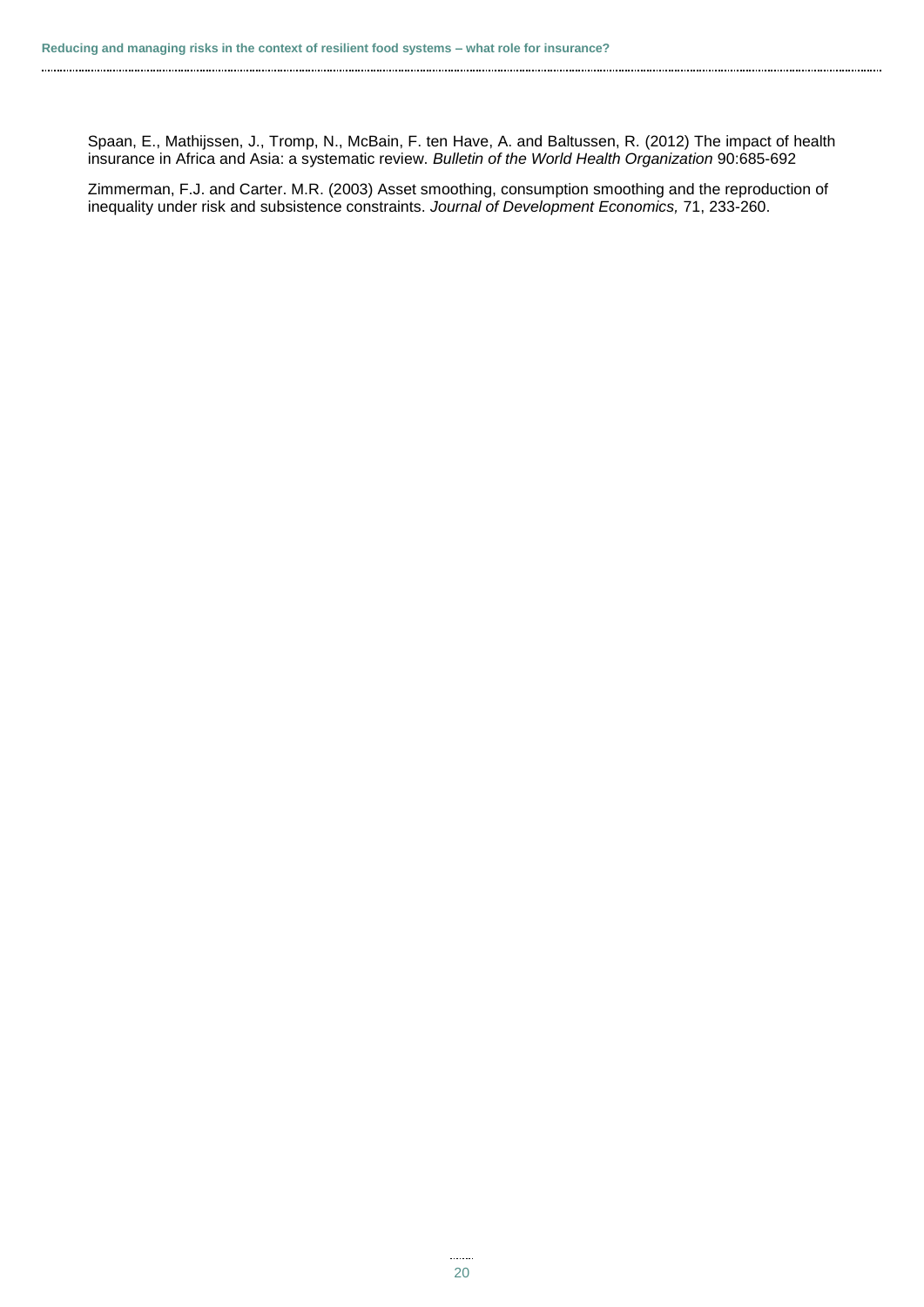### **Appendix**

### <span id="page-28-0"></span>**Annex 1 Insurance delivery models**

McCord (2001) contrasts four classical service delivery models: the partner-agent model, community-based model, the full-service model, and the provider model.

In the *partner-agent model*, the insurer teams up with a local agent, for example, a microfinance institution, informal savings institution or other grass-root organizations. For example, in Uganda, FINCA Uganda cooperated with Nsambya Hospital Healthcare Plan (NHHP), a health financing entity, to provide health insurance to its clients (McCord, 2000). Under this setup, the comparative advantage of the insurer in developing and pricing policies is combined with the comparative advantage of the local agent by having experience in reaching the poor, with networks already in place, and enjoying the trust of large numbers of clients. However, McCord (2006) also discusses a number of disadvantages for insurers, agents and clients. For the partner-agent model to work for the poor, he stresses that (i) the insurance product and its distribution has to be driven by clients' needs, (ii) the regulatory framework should facilitate simple procedures while at the same time protecting customers' rights, and (iii) micro-finance institutions (MFIs) should involve clients in product development and obtain feed-back, to use this information in negotiations with the insurer. In India, Tata-AIG has developed a model of micro-agents in addition to MFIs as agents. NGOs are contracted to recommend individuals in communities to form a so-called community rural insurance group (CRIG) which then performs an agent's role.

In the *community-based model* the insurance is entirely owned and managed by the community members (the policy holders). It is not-for-profit, and characterized by its participatory processes and the important role of social cohesion. Community-based insurances, or mutual insurances, can be found in a variety of setups, including: (i) standalone mutual (or cooperative) insurance providers (for example, CARD MBA in the Philippines), (ii) insurance companies affiliated to a network of financial cooperatives such as savings and credit cooperatives (for example, MUSCCO in Malawi and ServiPeru in Peru) and (iii) networks of mutual insurance associations (for example, the Union Technique de la Mutualité Malienne).

Under the *full-service model*, the insurance provider assumes all functions, from product development to marketing, sales, premium collection and claims processing. An example for the full-service model is insurance provided by the Self-Employed Women's Association (SEWA) in India.

Extending this model to also include the provision of, for example, health care, yields the *provider model*. GRET Cambodia provides an example of health microinsurance following the provider model (McCord, 2001b).

In conclusion, many of the models discussed above are under development and there are no blueprints for establishing the most effective delivery channels for different risk categories. Further knowledge is also required regarding effective marketing and selling, and underlying incentive contracts of agents. Overriding importance attaches to customer retention for building trust and for an insurance to function. To provide adequate incentives, agents can be paid higher commission for renewals than new sales.

### <span id="page-28-1"></span>**Annex 2 Social Health Insurance and Communitybased Health Insurance – Policy recommendations from a World Bank study**

The Hsaio and Shaw (2007) study suggests a number of policy implications.

*SHI is complicated: effective and efficient implementation will take many years and few low/lower middle income countries have yet made this commitment*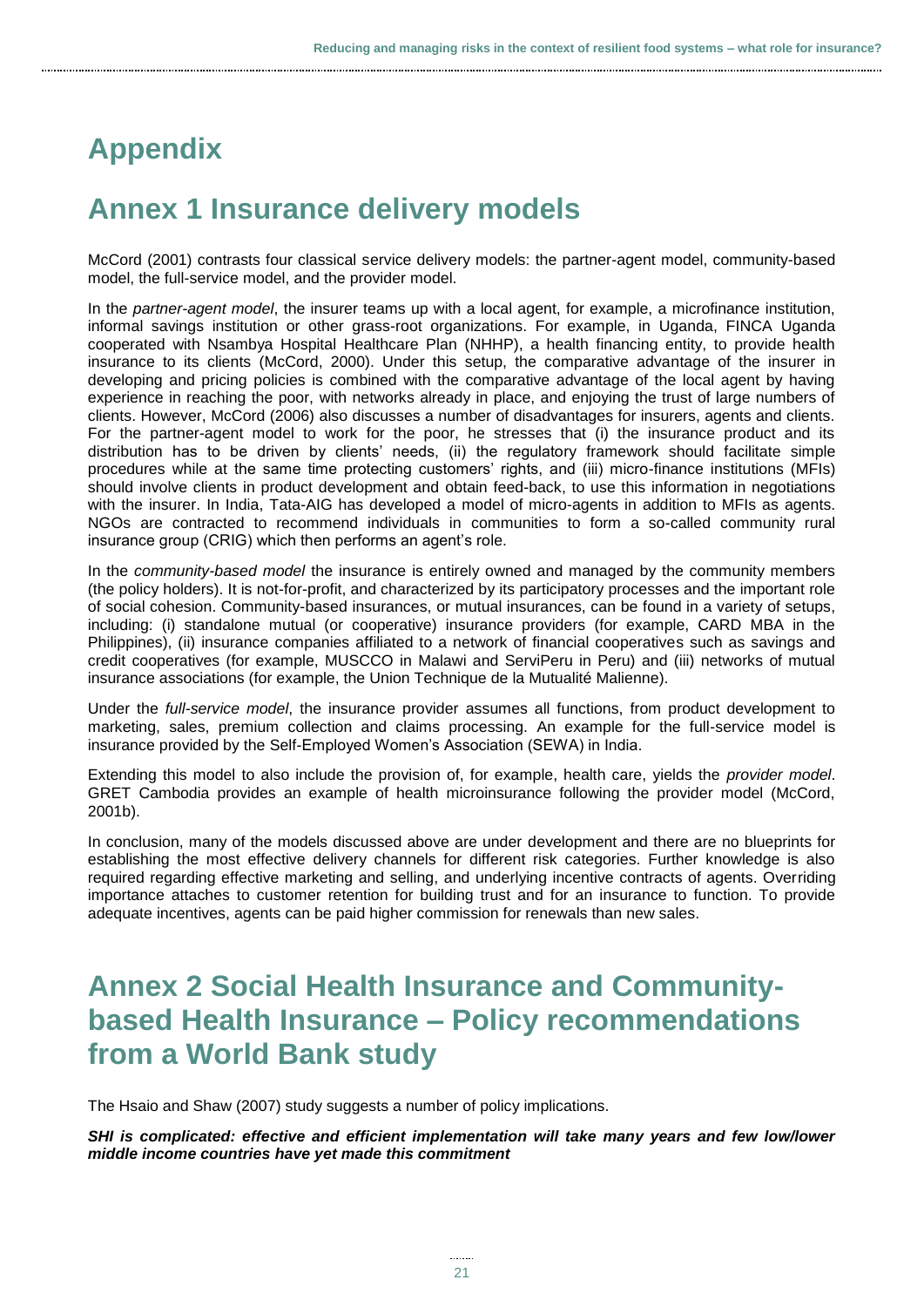The countries that have made a strong commitment to national systems of SHI include lower middle-income countries such as Colombia, Kenya, Ghana, The Philippines, Thailand, Vietnam and China. No low-income country has yet committed fully to SHI. Some other countries (e.g. S Africa; Brazil) are characterised by largely private insurance schemes. In almost all countries, including low-income, there is an array of CBHI schemes, which are important for particular client groups, but generally small, uncoordinated, and having little impact at national scale.

Reluctance on the part of many governments to commit to SHI is unsurprising. It demands major political mobilisation, strategic commitment on a large scale (and over several decades for universal coverage), massive reorganisation of ministries of health, establishing a new SHI agency, and constant monitoring of a large number of variables with the need for discussion, debate and frequent course-corrections in response to feedback.

The ministry of health will have to be transformed from being a funder, manager, and operator of public health services to being a policy maker, a regulator, and an overseer. The SHI agency will need to recruit doctors, actuaries, accountants, financial managers, information technology specialists, policy analysts, and planners and its executives and managers have to be educated in the nature and functions of SHI. In managing health services, the SHI agency needs to select and contract health care providers and monitor their services, which requires hospitals to develop modern accounting, financial, and medical record-keeping systems. Most low-income countries simply do not have the required human resources and knowledge for a fully-fledged SHI and, with NGO assistance, may instead elect for a number of CBHI initiatives.

To achieve universal coverage through SHI took from 70 to 100 or more years in several Western European countries and 30 to 50 years for Costa Rica, Japan, and Korea. Enrolling families instead of individuals may accelerate this for "newcomer" countries, as will the creation and incorporation of numerous CBHI schemes. However, the cost implications of these steps will be challenging. The most severe constraints to achieving universality in low- and middle-income countries are low tax revenues and the high portion of workers employed in the informal sector.

SHI enrolment will become easier with economic growth as more are employed in the formal sector, tax revenues are increased, and administrative capacity grows. Thailand took more than 25 years to reach universality, by which point annual per capita income had reached US\$2,400.

#### *Benefits packages may have to vary initially if SHI or CBHI are to be affordable by the poor*

All countries would like to offer a comprehensive benefits package to all citizens.

However, this is likely to be unaffordable. Formal sector employees demand comprehensive benefits and might be able to pay for them. However, there may be insufficient funds (though SHI or more widely) to offer the same package to all. Colombia initially had to limit the benefits package for the poor to only half the cost of that for formal sector employees so it could be affordable. To work out the real cost of providing different types of benefit package will be complicated, as will decisions on the level, type and targeting of government co-funding (which will be essential to draw in clients from the informal and self-employed sectors). Yet this information is an essential underpinning to sound decision-taking.

#### *User fees must be in place to motivate people to join*

If no user fees are in place, and government services are available at no or little cost, people will have no incentives to pay SHI premiums. People will be motivated to pay for SHI if user fees are relatively high, if patients have to purchase drugs and supplies, or if public services are so poor that many patients pay out-ofpocket for private providers and are susceptible to catastrophic financial loss at times of serious illness or injury. In addition, SHI has to create incentives for workers to enrol by requiring employers to pay a share of the SHI premium. Thus Colombia, Ghana, Kenya, the Philippines and Thailand all require employers pay at least half of the premium.

#### *Large general revenues are needed to cover the poor*

All low- and lower middle-income countries have large poor populations who are able at best to pay only limited premiums. The appropriate strategy here is to maintain the principle of premiums, and use government revenue to supplement them. For example, Ghana imposed a new 2.5 percent value added tax to help finance its subsidies on premiums. The Philippines used revenues from a national sweepstakes lottery to help finance premiums for the poor.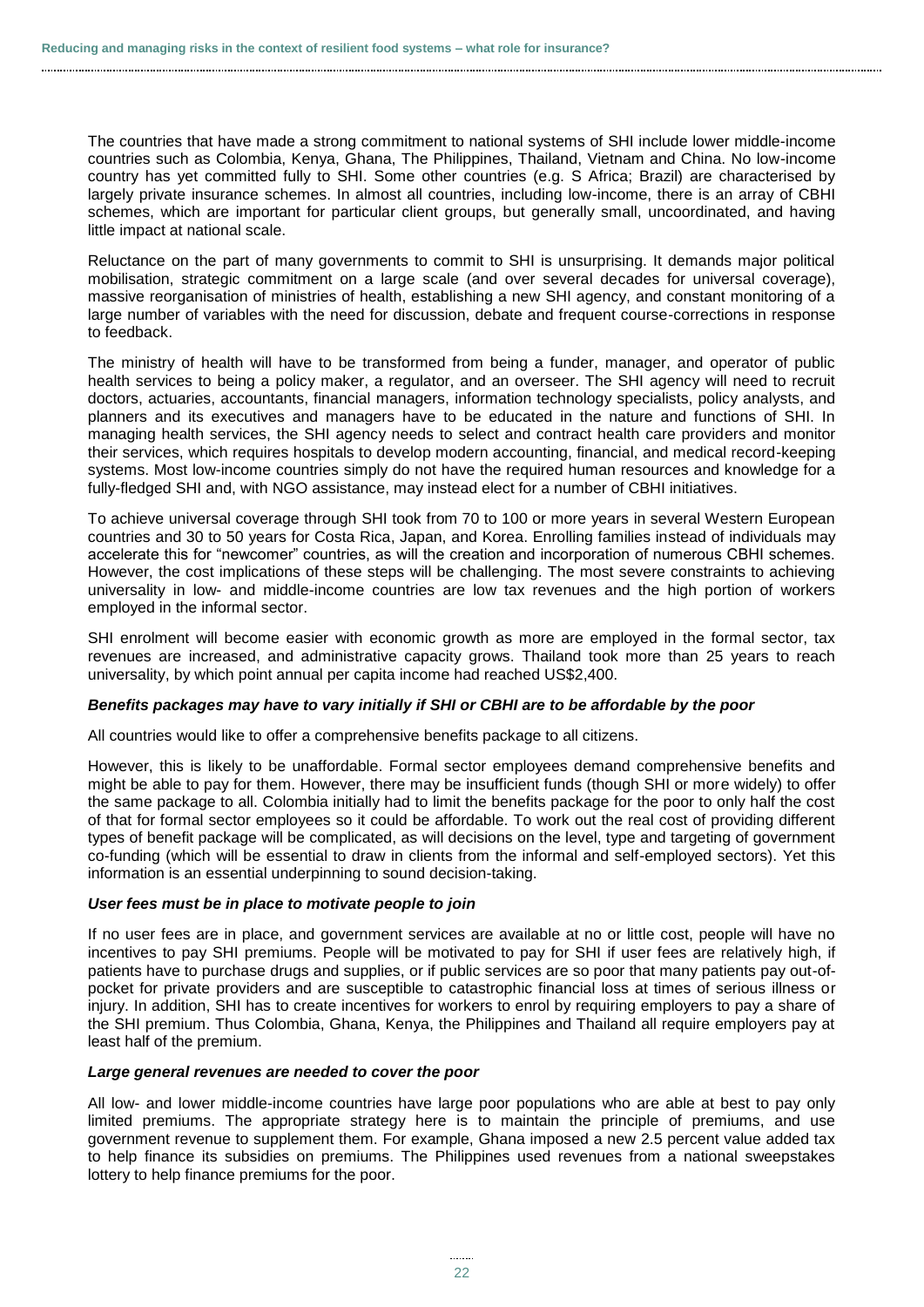#### *Stakeholders must be convinced of the actuarial soundness of SHI*

SHI expenditures must not exceed revenue, and finances must be transparent and accountable. Solvency cannot be adequately assessed without actuarial calculations based on future birth rates, death rates, labour force participation rates, economic development rates, and wage increases. In the United States, for example, actuarial calculations must show predicted revenues and expenditures for 25 years into the future for Medicare, a program fi nanced primarily by a payroll tax that covers 38 million elderly and disabled Americans. The absence of actuarial studies will leave SHI policies and implementation plans vulnerable to intense public scrutiny and criticism in relation to solvency.

#### *Supply-side subsidies must be reduced*

In most low-income countries, public health facilities are financed directly by government. Under SHI, public health facilities will receive their revenues from SHI payments. The supply-side subsidy should be reduced in synchronization with the implementation of SHI, with the savings used to expand e.g.the subsidy for the poor. Otherwise, the public health facilities will be overpaid, a poor use of scarce resources. However, this is not always easy: the political power of health workers' unions substantially delayed Colombia in reducing its supply-side subsidy as SHI expanded.

#### *The SHI agency should be insulated from political interference*

To defend the interests of the insured and prevent corruption, SHI needs to be independent from the government. The new independent agency must be transparent in relation to its finances, which requires independent audits. Many countries establish their SHI agency under the ministry of health without adequate representation by the insured and by premium payers. Typically, the ministry of health is dominated by medical professionals who tend to protect supply-side interests, as was the case in Colombia and the Philippines. Under such governance, much of the new revenue went to increasing the salaries and profits of providers.

#### *The SHI agency should be a prudent purchaser of medical services and goods*

For the ministry of health to manage SHI is hard, because doing so requires a transformation of its corporate culture from that of a funder and operator of public services to that of an active, prudent purchaser of services for the insured. The contrasting experiences of the Philippines and Thailand provides a good example. The SHI agency in the Philippines has acted like a traditional, passive, private insurance company, that is, as just a financial intermediary. It enrols members, collects premiums, and pays claims. By contrast, the NHSO in Thailand selectively contracts with provider networks and pays them a capitation rate, a payment system designed to discourage overuse. As a result, Thailand has not had the same problems the Philippines has of new funds being used to benefit suppliers instead of the insured. The "Prudent Purchaser" principle also requires the SHI agency to minimize the opportunities for excess profit among private providers, and these must be registered at an early opportunity. Finally, the potential or intended role of SHI as an instrument of health sector reform should be specified. SHI can be a powerful instrument for reforming the health care delivery system to improve the efficiency and quality of health care by being an active and prudent purchaser of health goods and services. SHI can also be an instrument for helping to horizontally integrate the many vertical externally funded programs typically found in low- and middle-income countries.

#### *Be aware of the hazards of setting up several funds*

With SHI, three main arguments support the establishment of a single insurance fund instead of many funds. First, low-income countries lack human resources, experience, and information technology systems and so these should be concentrated rather than dispersed. Second, having multiple funds would increase administrative costs for both insurers and providers. Third, a system with multiple funds develops political and bureaucratic barriers to universal SHI with equal access. Thailand's major hurdle to equalizing access is to merge its various funds. Colombia, Ghana, Kenya, and the Philippines learned from the struggles of more advanced economies and established a single SHI fund. With CBHI the mediating role of NGOs means that large numbers of small funds can be set up to cater for particular groups of clients. Whilst this is highly positive in terms of meeting local needs, the disadvantage (apart from the high administration costs met by NGOs) is that small funds are not robust: they can be bankrupted by one or two high-cost claims. Where small funds can merge in order to provide mutual protection, they should do so. In all cases, re-insurance is important to prevent bankruptcy, and should be strongly encouraged by governments.

#### *Donors can play a valuable role in supporting the implementation of SHI*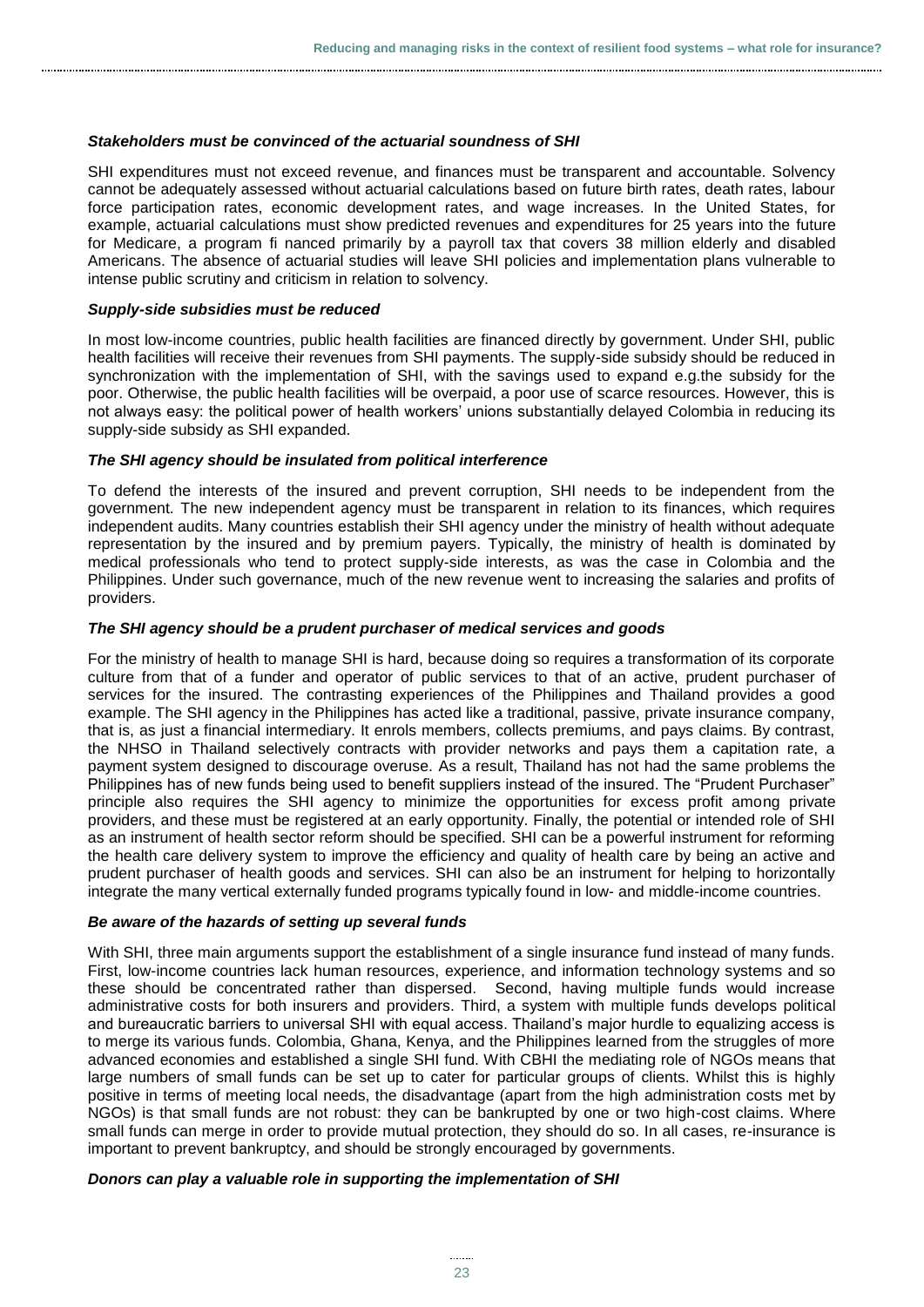Donors are keen to target international or national public subsidies to improve the health of the poor. Their traditional approach has been to channel donor assistance to publicly financed and provided health goods and services on the presumption that these funds actually benefit the poor. However, as studies of public funding typically show, households in the richest quintiles are the ones that typically benefit the most by "capturing" the public subsidy by e.g. having public hospitals built in urban areas where the rich can easily access them. In addition to multilateral and bilateral donors, international NGOs channel large infusions of funds to supply-side provision of public health goods and services, such as much needed vaccinations supported by the Global Alliance for Vaccines and Immunizations, which directly affect health status outcomes. Donor support of SHI is needed to complement traditional development assistance, because SHI shifts the emphasis from improving health status alone to improving both health status and financial risk protection. Avenues of support include the following:

- using funds from debt forgiveness in developing countries that are undertaking
- SHI as a way to subsidize membership by the poor, as in Ghana;
- providing direct grants to SHI that are earmarked for enrolling the poor and the indigent and/or expanding special entitlements to targeted groups;
- increasing technical assistance to manage and operate SHI in the form of resident, seconded staff who have experience in planning, budgeting, undertaking actuarial analysis, contracting, and monitoring performance.

### <span id="page-31-0"></span>**Annex 3 The scope of micro-insurance and the focus of this paper**

The Eight International Micro-insurance Conference, held from 6 – 8 November 2012 in Dar-es-Salaam, provides a snapshot of the wide range of issues falling under this umbrella.

In terms of the types of insurance, these include:

- life assurance, which is largely but not exclusively the focus of private insurance companies (see e.g. the CIC programme in Kenya and the MICROENSURE programme across several African countries;
- agricultural insurance, usually with strong public sector involvement (see e.g. National Bank for Agricultural and Rural Development in India), but also in some cases driven by NGOs such as BASIX
- health insurance, which may be part of a wider national push towards Social Health Insurance, or part of small-scale initiatives focusing on Community-Based Health Insurance (CBHI) and often promoted by NGOs – examples are found in the longstanding efforts of the Self-Employed Women's Programme (SEWA) in India and the Gonoshasthaya Kendra Trust (GKT) in Bangladesh.

These incorporate a wide range of operational modalities, too broad to discuss in detail here, but including innovations such as weather index-based crop insurance in many countries, and the use of mobile phones to sell (usually life) insurance (see CIC and MICROENSURE), and of mobile money accounts to make payments. The ILO Micro-Insurance Innovation Facility (Matul) is an important source of innovative ideas. M-CRIL (Micro-Credit Ratings International Ltd) is an important source of expertise on risk in relation to insurance (and microfinance more widely) in India and elsewhere in Asia. Protecting the Poor – a Microinsurance Compendium Vols I and II is an important source of ideas, co-published by the ILO and Munich Re Foundation.

The focus of this paper is on micro-insurance in relation to food security for the poor. Its focus is therefore on low and lower-middle income countries<sup>5</sup>, and on households in the lower half of the income distribution

<sup>&</sup>lt;sup>5</sup> According to 2011 World Bank definitions:

Low income countries had GNI per capita of US\$1,026 or less.

Lower middle income countries had GNI per capita between US\$1,026 and US\$4,036.